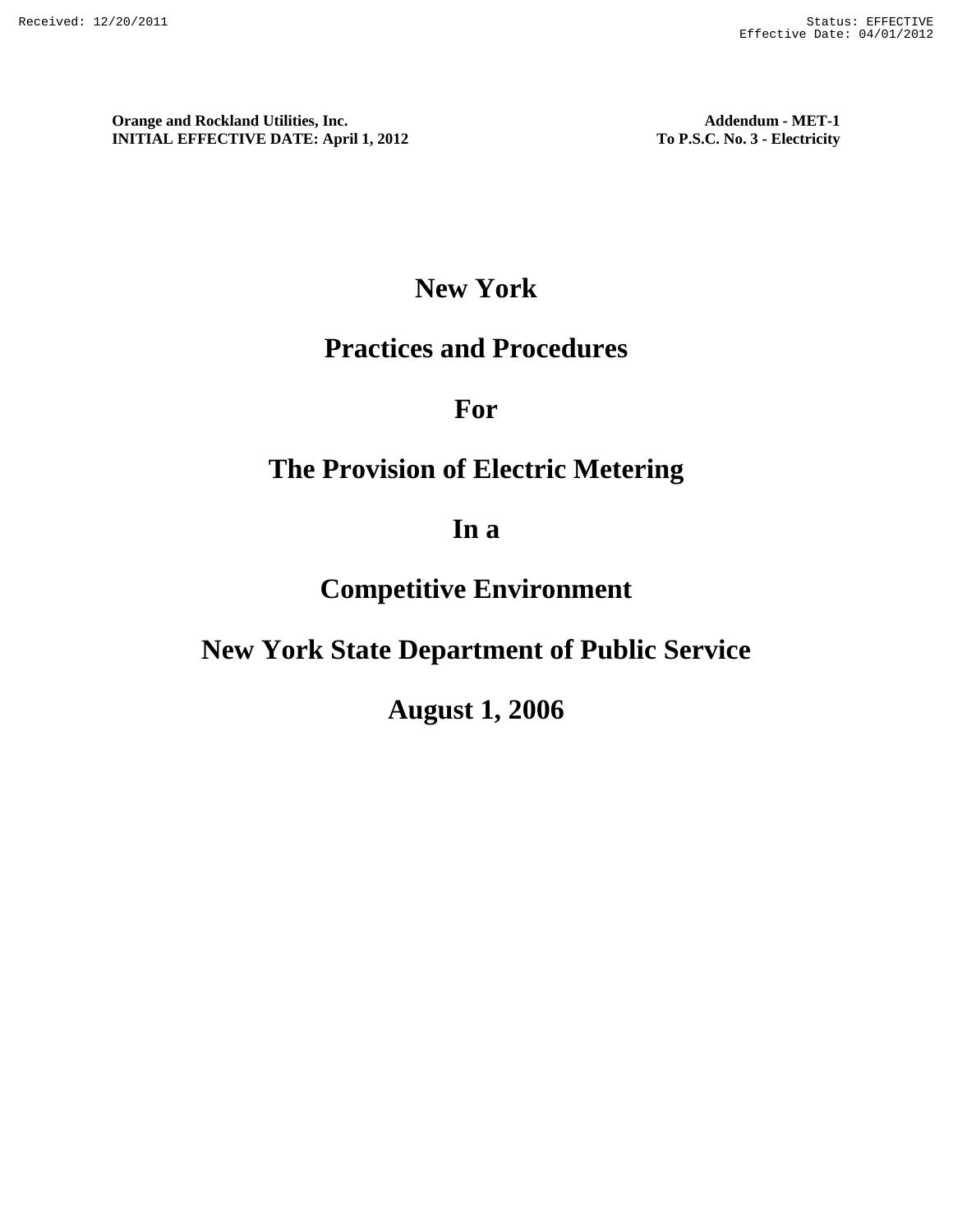Orange and Rockland Utilities, Inc.

Addendum - MET-1

| Orange and Rockland Utilities, Inc.<br><b>INITIAL EFFECTIVE DATE: April 1, 2012</b> | Addendum - MET-1<br>To P.S.C. No. 3 - Electricity |
|-------------------------------------------------------------------------------------|---------------------------------------------------|
|                                                                                     |                                                   |
| $A_{\cdot}$                                                                         |                                                   |
| $\bf{B}$ .                                                                          |                                                   |
| $C_{\cdot}$                                                                         |                                                   |
| CHAPTER II - STANDARDS AND COMPLIANCE REQUIREMENTS FOR NON-UTILITY MSP AND NON-     |                                                   |
|                                                                                     |                                                   |
| А.                                                                                  |                                                   |
| <b>B.</b>                                                                           |                                                   |
|                                                                                     |                                                   |
| А.                                                                                  |                                                   |
| <b>B.</b>                                                                           |                                                   |
| C.                                                                                  |                                                   |
| D.                                                                                  |                                                   |
| Е.                                                                                  |                                                   |
| $F_{\cdot}$                                                                         |                                                   |
| G.                                                                                  |                                                   |
| H.                                                                                  |                                                   |
| L.                                                                                  |                                                   |
| J.                                                                                  |                                                   |
| Κ.                                                                                  |                                                   |
| L.                                                                                  |                                                   |
|                                                                                     |                                                   |
| А.                                                                                  |                                                   |
| В.                                                                                  |                                                   |
| $\mathcal{C}$ .                                                                     |                                                   |
| D.                                                                                  |                                                   |
|                                                                                     |                                                   |
| A.                                                                                  |                                                   |
| В.                                                                                  |                                                   |
|                                                                                     |                                                   |
| А.                                                                                  |                                                   |
| <b>B.</b>                                                                           |                                                   |
| $C_{\cdot}$                                                                         |                                                   |
|                                                                                     |                                                   |
| $A_{\cdot}$                                                                         |                                                   |
| <b>B.</b>                                                                           |                                                   |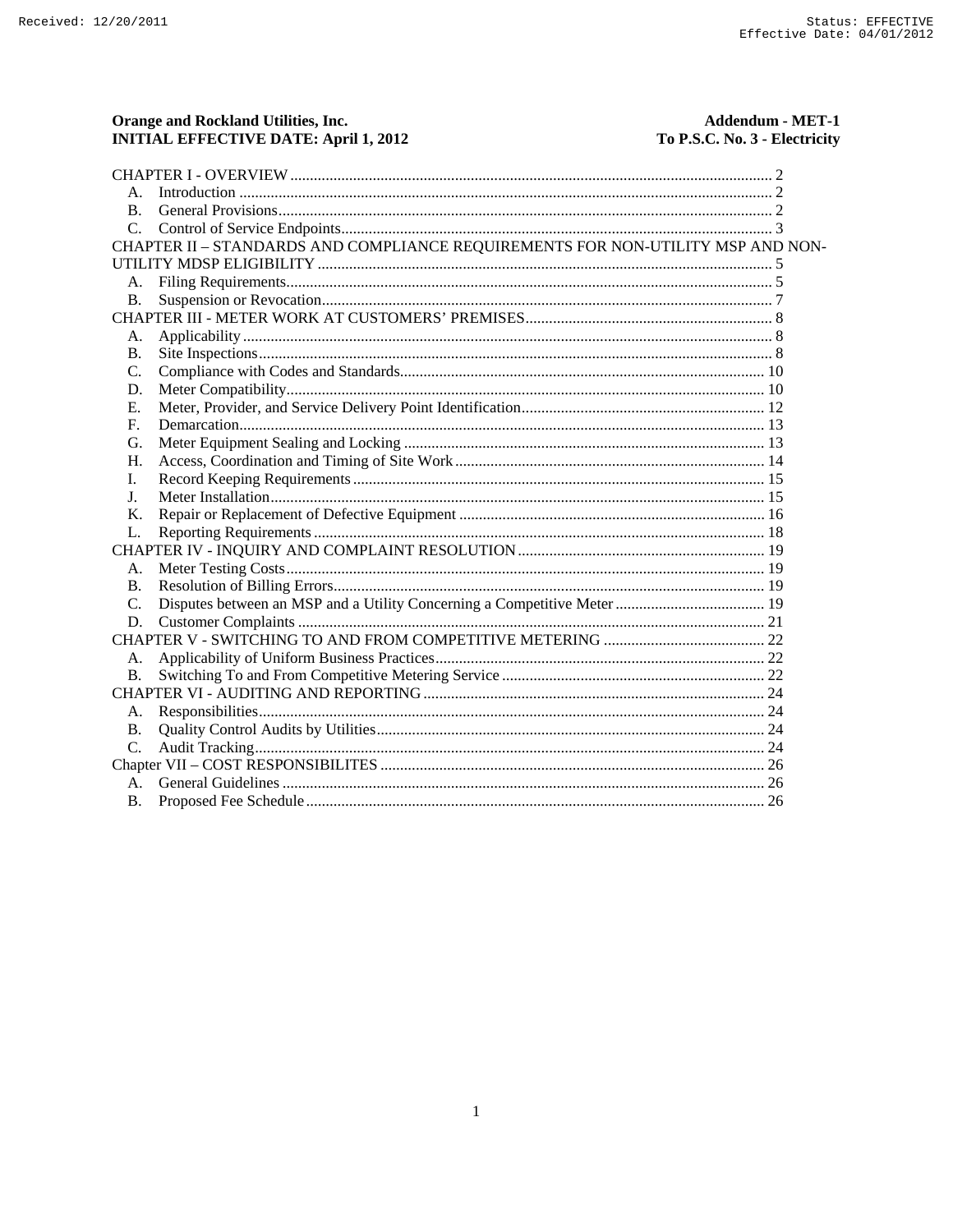#### **CHAPTER I - OVERVIEW**

#### **A. Introduction**

This practices and procedures document has been prepared to foster a competitive environment for electric metering by setting forth the rules for the market. These practices and procedures are established pursuant to an Order of the New York State Public Service Commission (Commission or PSC) in Case 94–E-0952, issued and effective June 16, 1999, which determined that electric metering shall be furnished competitively to large customers.

The Commission's Order directed Staff to recommend appropriate standards and practices, with technical input from the parties through a continuing working group. The practices and procedures set forth in this manual are intended to implement the competitive metering model adopted by the Commission and the following clarifications agreed to by the Commission at its July 16, 2000 Session:

- 1. Competitive metering and meter data services can be offered to customers independent of whether customers procure commodity service from non-utility entities.
- 2. Customers eligible for competitive metering may contract directly with meter service providers (MSPs) or meter data service providers (MDSPs) procure metering services;
- 3. A Direct Customer may not act as its own MSP or MDSP; and
- 4. The option of meter ownership is continued for large time-of-use customers according to the provisions of Opinion No. 97-13.

#### **B. General Provisions**

- 1. Physical metering and metering services, consisting of the installation, maintenance, testing and removal of meters and related equipment is opened to competition by MSPs.
- 2. Meter data services, consisting of meter reading, meter data translation, and customer association, validation, editing and estimation (CAVEE) are also opened to competition. These services will be provided, either individually or in combination, by MDSPs.
- 3. The responsibility for meter services and meter data services will reside with either the customer's MSP/MDSP or utility.
- 4. The utility shall be the provider of last resort (POLR) for metering and meter data services.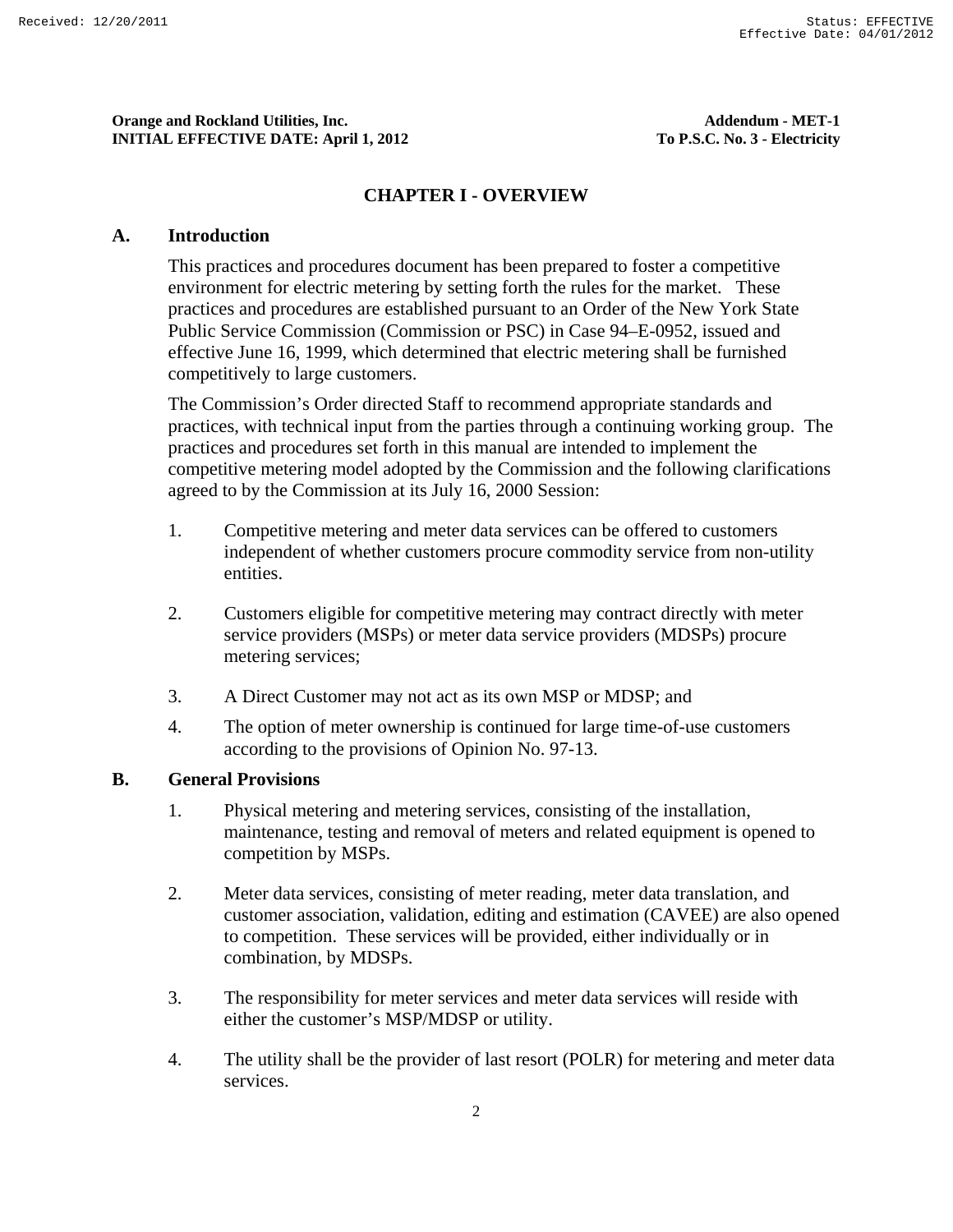- 5. Utilities, MSPs and MDSPs are required to adhere to applicable procedures, performance standards and regulations relative to the provision of metering services. Such requirements are contained within this document, 16 NYCRR and utility tariffs.
- 6. Customers with demands of 50 kW or greater for two (2) consecutive months during the most recent twelve (12) consecutive months may obtain competitivelyprovided billing meters and associated metering and meter data services.
- 7. Meter removals for the purpose of intentionally disconnecting electric service for any reason may only be performed by the utility.
- 8. Customers who elect to procure competitive meter services shall be required to procure both meter services and meter data service competitively. Utilities are not required to offer meter data services to customers who competitively procure only meter services and/or partial meter data services, nor are they required to offer metering services to customers who competitively procure only meter data services.
- 9. Staff will monitor the provision of metering services regardless of the entity providing such services.
- 10. Notwithstanding any other Commission rules or orders to the contrary, the rights, duties and obligations of the utility concerning meter reading, estimated bills, and backbilling found in 16 NYCRR Part 13 shall not apply customers who utilize a competitive meter provider.
- 11. Until the implementation of electronic data interchange (EDI) in New York, the parties are responsible for developing mutually agreeable mechanisms for transmitting data.

# **C. Control of Service Endpoints**

- 1. Utilities are responsible for certain functions related to monitoring and controlling the service end points in their distribution system including: keeping records of installed meters and owners of all meters attached to service end points, coordination of the identification, sealing and locking of meters by competitive providers, tracking of competitive meter installations and replacements, and audits of metering sites and meter maintenance work performed by MSPs as directed by Staff.
- 2. Nothing shall limit the rights and duties of the utility to enter, at all reasonable times, any building or other location supplied with service by the utility for the inspection and examination of meters, pipes, fittings, wires and works for supplying or regulating the supply of electricity and of ascertaining the quantity of electricity supplied, as set forth in 16 NYCRR Part 13.14.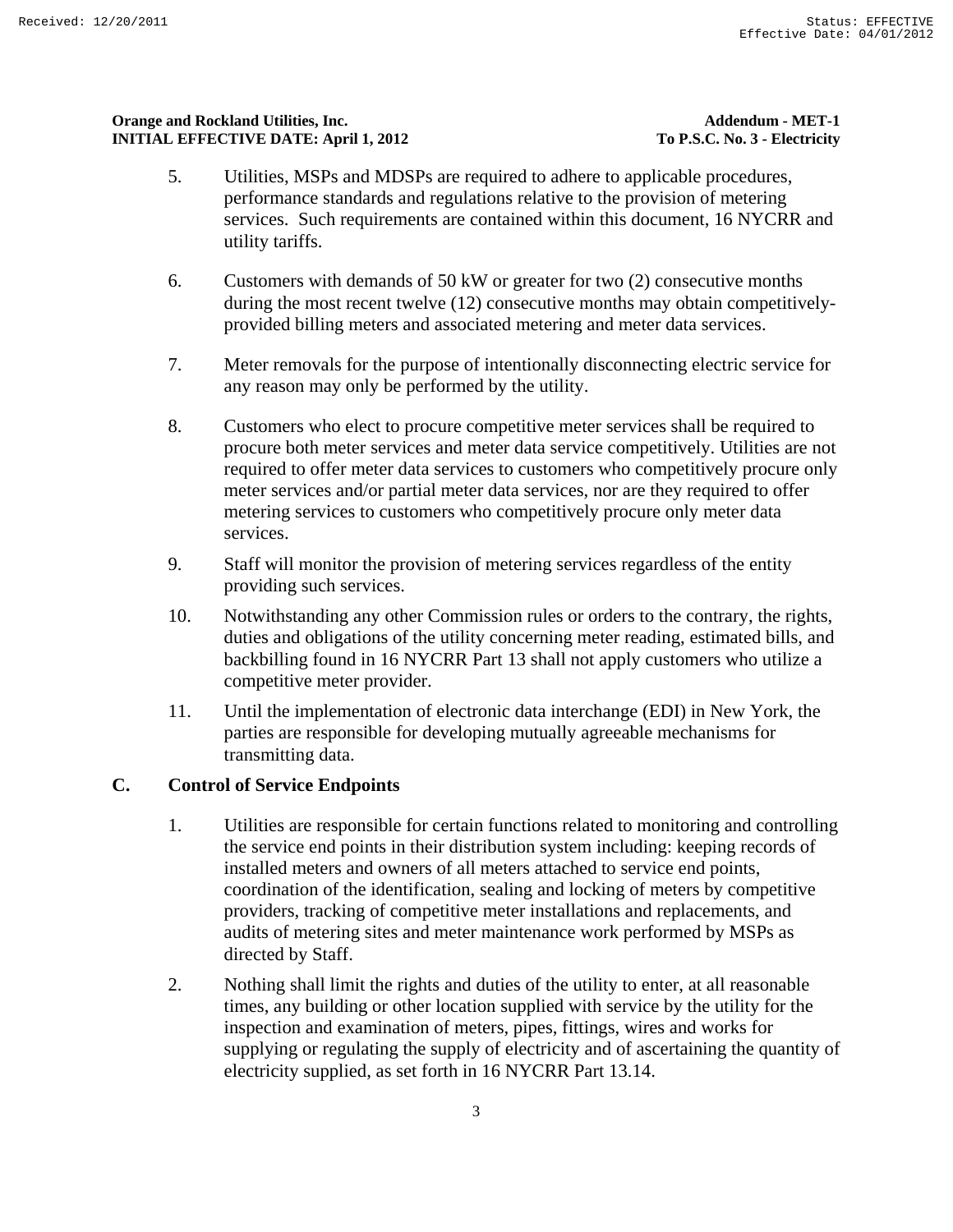#### **Orange and Rockland Utilities, Inc.** Addendum - MET-1 **INITIAL EFFECTIVE DATE: April 1, 2012** To P.S.C. No. 3 - Electricity

- (a) At its own cost, the utility may inspect service endpoints and metering installations at all customer locations in its service territory, regardless of meter ownership.
- (b) Utilities will continue to have access to meter equipment at customer's premises for the purpose of maintaining the distribution system, responding to customer calls related to interruptions of electric service, and termination of a customer's service for non-payment.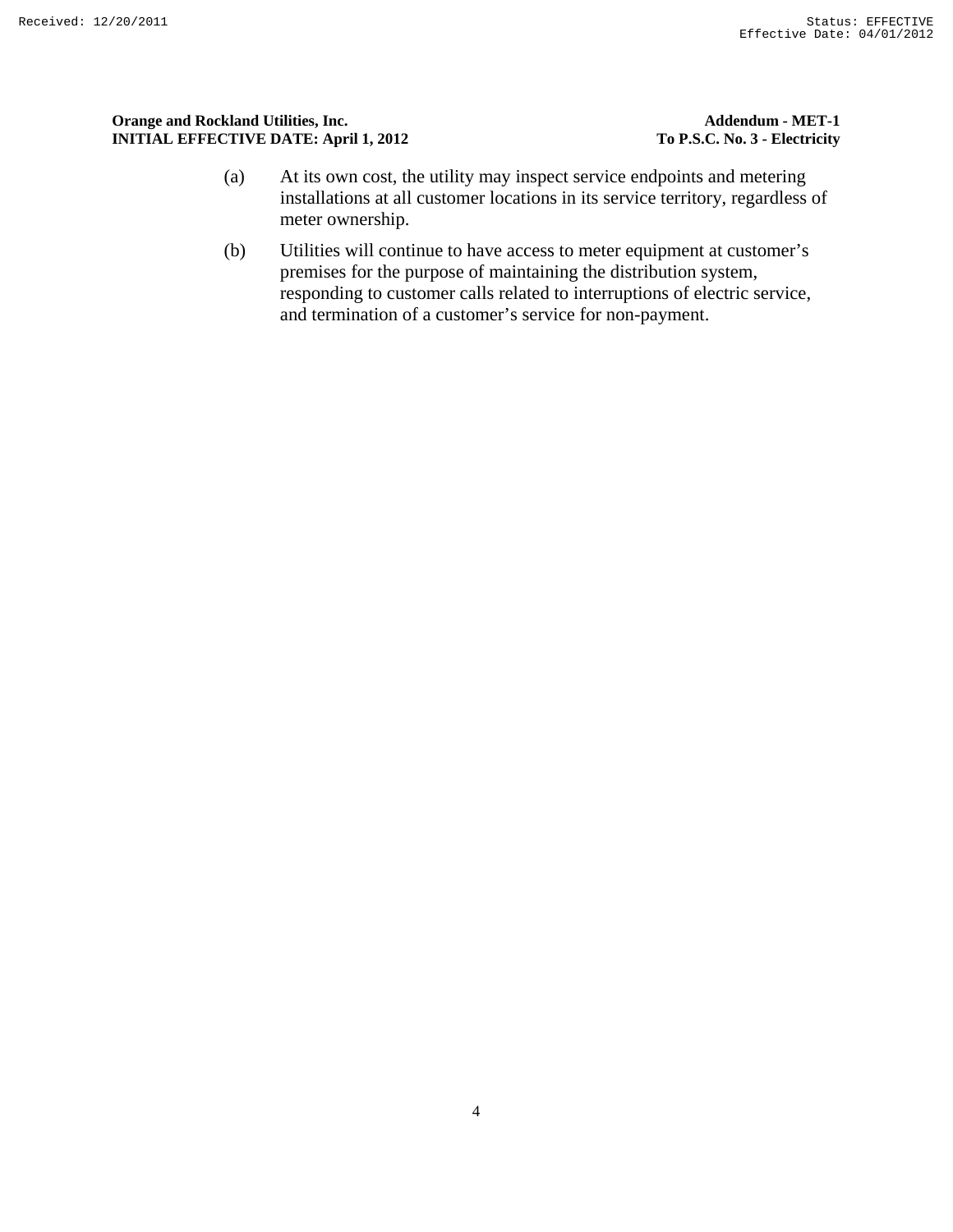### **CHAPTER II – STANDARDS AND COMPLIANCE REQUIREMENTS FOR NON-UTILITY MSP AND NON-UTILITY MDSP ELIGIBILITY**

#### **A. Filing Requirements**

#### **1. Written Application**

MSPs and MDSPs are required to file a written application to the DPS requesting eligibility to provide meter and meter data services in New York. If an entity chooses to perform multiple functions, it may seek eligibility from the DPS for multiple functions through one application.

### **2. Information Required**

The application shall include the applicable information, as defined by the PSC, required to be provided in an ESCO application for eligibility, and in addition shall include the following information:

- (a) A listing of the utilities in whose service territories the MSP/MDSP intends to provide metering services;
- (b) a listing of services to be provided;
	- (i) for MSPs, a listing of the varying voltage levels and types of metering services it intends to provide, including compensated metering, VAR and VA metering, transformer rated metering, on site totalization, and recording of profile, where applicable, and an attestation that the MSP's employees are capable of performing such metering services;
	- (ii) for MDSPs, a listing of the specific meter data services the MDSP intends to provide, including meter reading, meter data translation, and/or CAVEE, and an attestation that the MDSP's employees are capable of performing such meter data services;
- (c) attestation as to the MSP's/MDSP's commitment to maintain on-going training to ensure continued employee competence;
- (d) a description of the provider's facilities including,
	- (i) for MSP's, a description of the MSP's program for testing of meter devices, including attestation that the MSP's meter test program complies with the requirements set forth in 16 NYCRR Part 92, and the location of the test facilities that the MSP will use, which shall be located within New York State;
	- (ii) For MDSPs, as applicable, a description of the hardware and software systems the MDSP will utilize to obtain meter readings,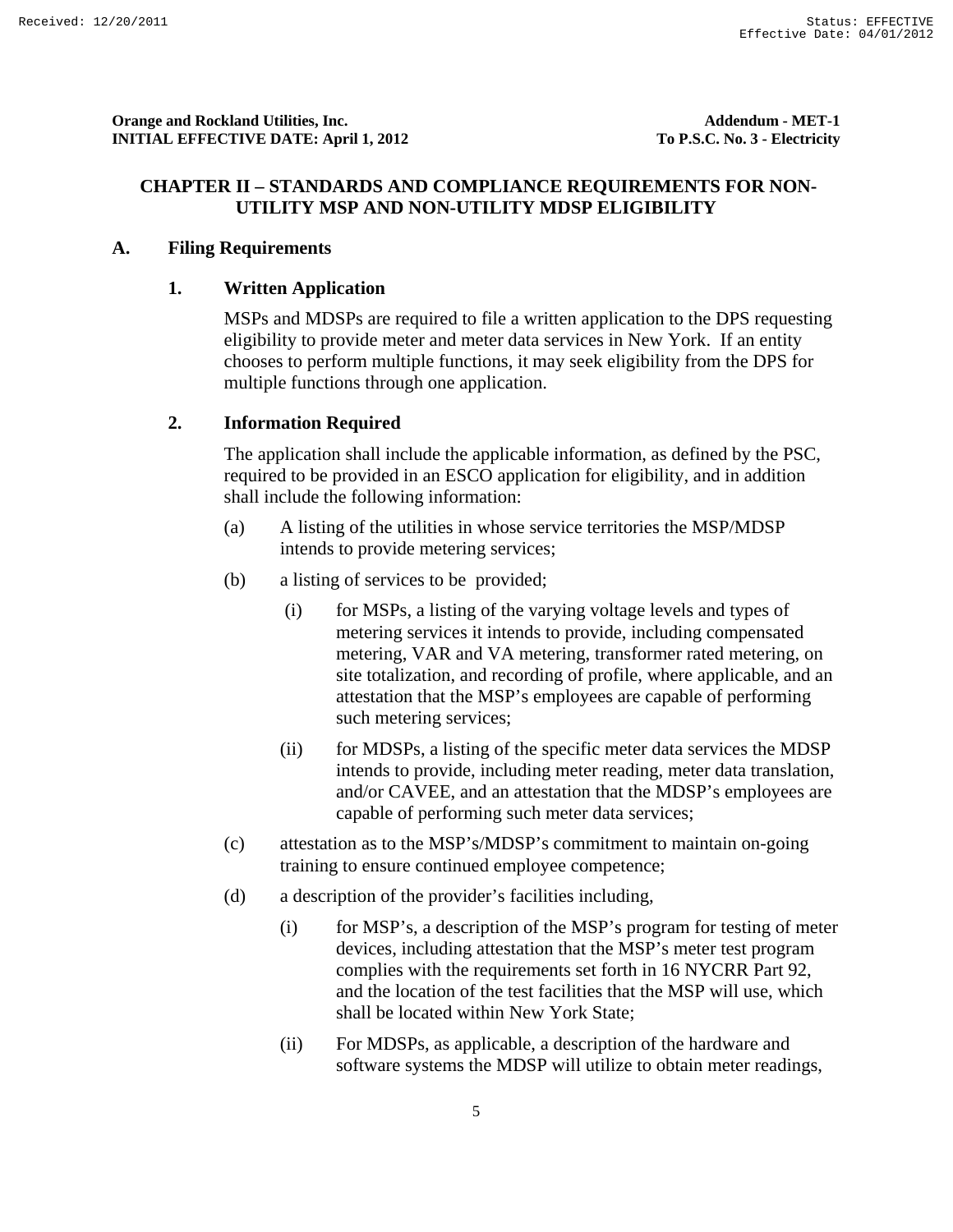perform validation and/or convey meter data to the appropriate parties in the format set forth in this document;

- (e) attestation that the MSP/MDSP has a security system in place to protect meter equipment and/or meter data from unauthorized physical or electronic entry or tampering, including standards governing security and confidentiality for its employees;
- (f) a description of how and where records of meter installations and/or meter data will be kept, as well as plans for disaster recovery of those records and a means of insuring that those records will be available to the utility in event the MSP/MDSP leaves the market or suffers financial failure;
- (g) attestation that the MSP/MDSP maintains worker's compensation insurance for its employees; and
- (h) an acknowledgment that the services of the MSP/MDSP will be subject to audits by Staff and/or the utilities.

# **3. Agreement to Comply with Commission Procedures and Regulations**

The application shall state that by submitting its application, the MSP/MDSP agrees to abide by all of the applicable requirements contained in 16 NYCRR Parts 13, 92, 93, and 125, any applicable New York State Business Laws, all applicable state, local, and federal regulations and code requirements including OSHA and other safety related regulations, electrical codes and environmental requirements, all consumer protections and complaint handling procedures required by the Commission to be provided by ESCOs, and the provisions of this document for the supply of metering and/or meter data services and for complaint handling.

# **4. Insurance Coverage**

- (a) The application must be accompanied by evidence of insurance coverage that is sufficient to cover any claims that might be brought against the MSP, MDSP and/or utility/ESCO for metering-related activities and that meets the following specifications:
	- (i) the insurance shall be commercial general liability insurance with an aggregate limit not less than \$2 million;
	- (ii) the aggregate coverage limit shall not be less than \$1 million for each occurrence for bodily injury, property damage and personal injury; and
	- (iii) coverage shall be sufficient to cover claims that are filed for a period of 2 years after the MSP/MDSP ceases metering activities within the State, for events that occur during the insured period.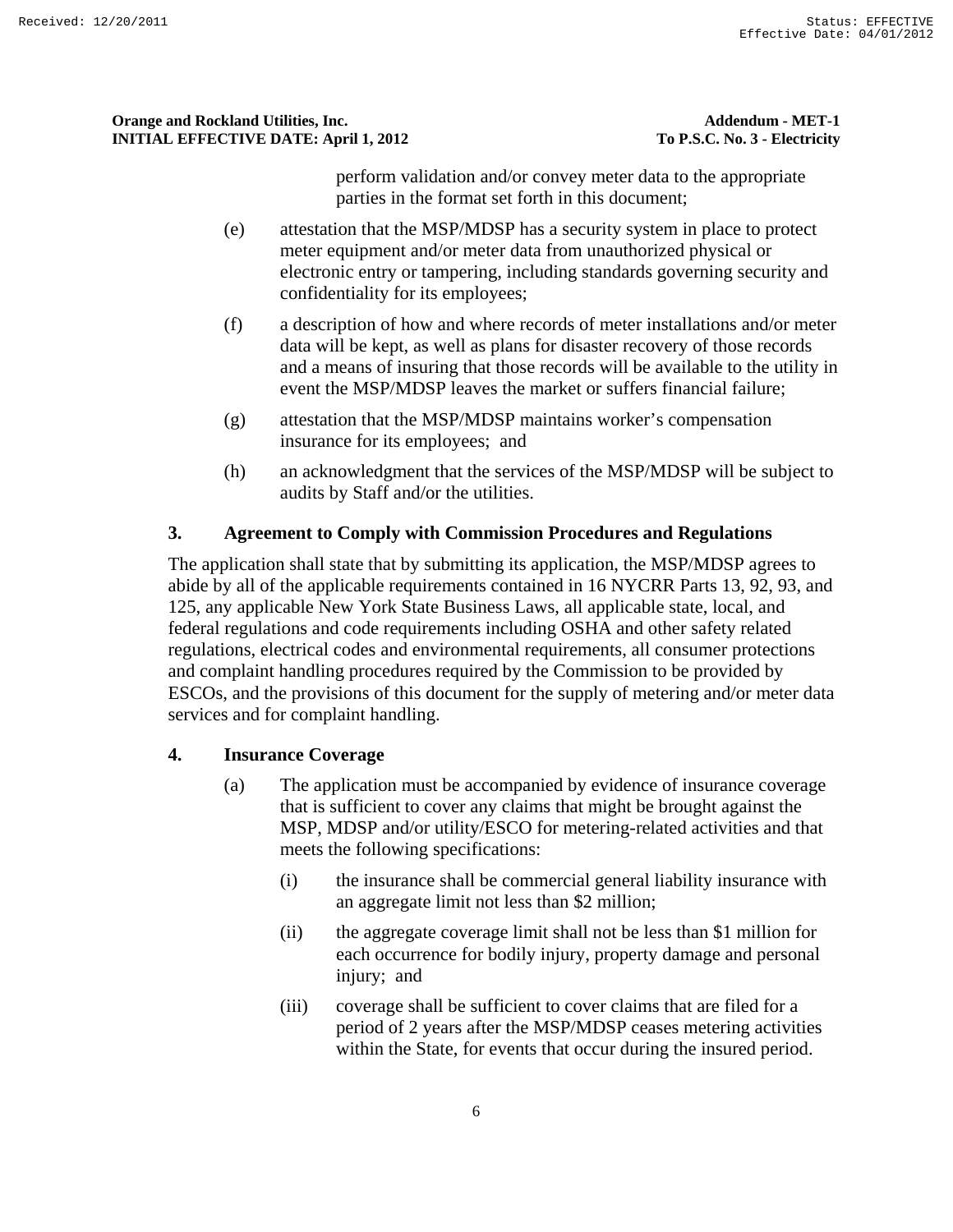- (b) MSPs/MDSPs acting as subcontractors for ESCOs or other MSPs/MDSPs may submit evidence that one or more of the other entities carries liability insurance adequate to provide the coverage specified above.
- (c) Any liability insurance policies shall include a statement that thirty (30) days written notice shall be provided to the Department of Public Service, customers who directly contract with the MSP/MDSP, any ESCO on whose behalf the MSP/MDSP will provide metering or meter data services, and any utility in whose territory the MSP/MDSP will provide such services, before the policy is canceled or there is any diminution in coverage.

# **5. Review Process**

Upon receipt of the application and the other supporting documents, Staff will review the documents for compliance with these requirements. If the application is in compliance, Staff will issue a letter of eligibility within twenty (20) days of receipt of a satisfactory application. Upon receipt of the letter, the MSP/MDSP may offer metering or meter data services to the ESCOs, customers who directly contract with the MSP/MDSP, or to the utilities. If the application is rejected, the notification will include the reason(s) for rejection.

### **6. Witnessing of MSP's Initial Installations**

After receiving its letter of eligibility, each MSP shall be required to submit a work schedule to each utility for a selection of at least 10 new meter installations representative of the different meter types and sizes the MSP expects to install in that utility's service area. The work schedule submitted by the MSP to the utility shall include the customer name, service point address, and the date and time of change. A copy of these work schedules shall also be provided to Staff.

### **7. Amendments to Application**

An MSP/MDSP shall submit an amendment to its application for eligibility within five (5) days of the effective date of any changes to any of the information included on its application, or any subsequent amendment. Eligible MSPs/MDSPs filing amended applications will continue to be eligible unless otherwise notified by Staff.

### **B. Suspension or Revocation**

Should it be determined that the MSP/MDSP is not in compliance with any of the conditions of eligibility, its eligibility may be suspended or revoked if timely corrective action is not implemented. The specific facts and circumstances will be examined and appropriate action determined on a case by case basis.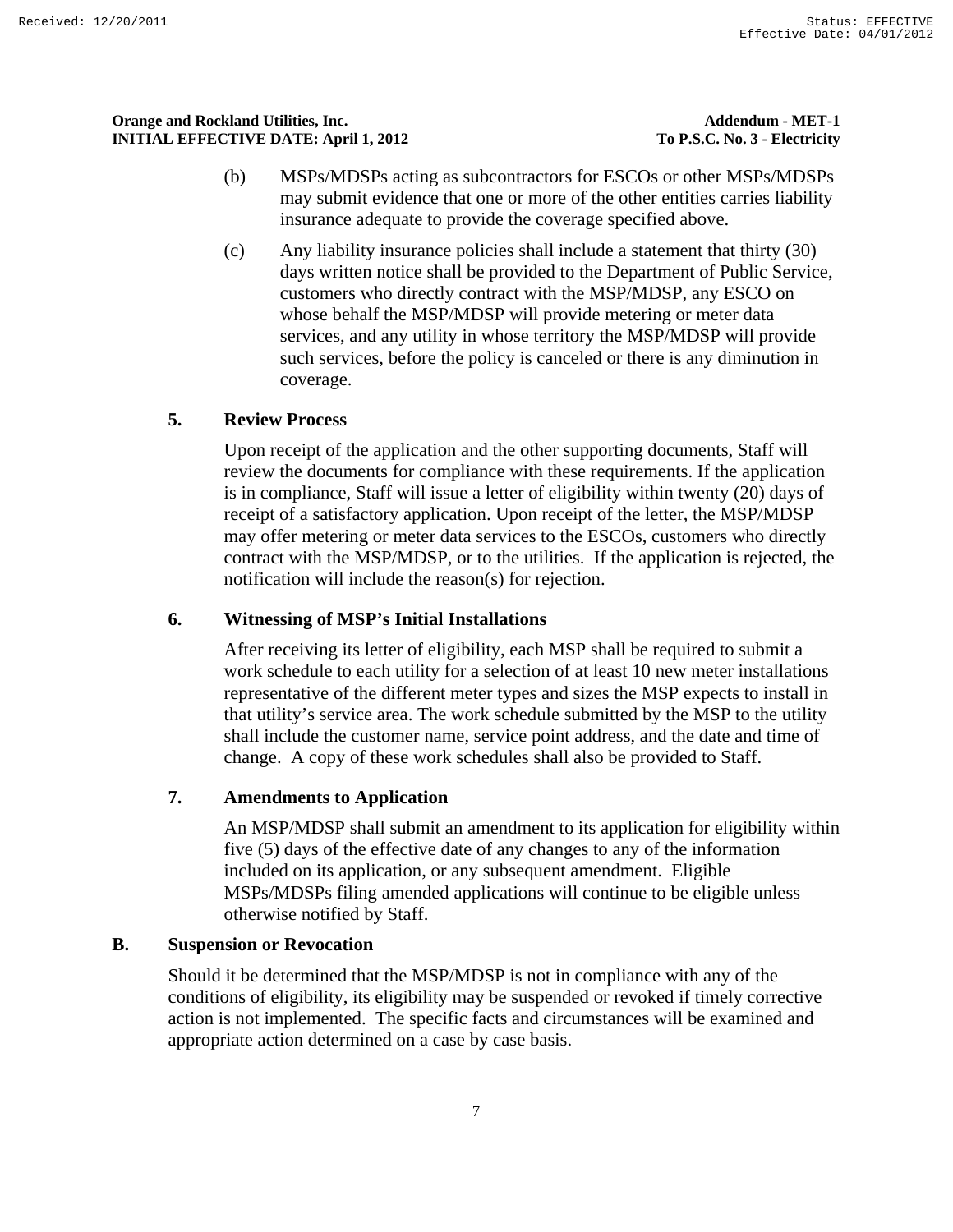### **CHAPTER III - METER WORK AT CUSTOMERS' PREMISES**

### **A. Applicability**

The following chapter specifies the minimum requirements for MSPs inspecting, servicing, or installing meters at customers' premises.

## **B. Site Inspections**

The MSP must perform a site inspection, for the conditions described in this section, on each visit to a customer's site. The MSP must ensure that the meter and associated equipment is correctly identified and has the correct characteristics for the type of service provided to the customer. Any necessary repairs identified during the inspections should be completed in a timely manner. This list is not intended to cover all possible situations that could be faced by workers, rather a sample of conditions that may pose a potential threat to safety and property:

# **1. Hazards Related to Customer Premises.**

- (a) Inadequate or unsafe access to the building.
- (b) Inadequate or unsafe access to the meter.
- (c) Vicious or unrestrained animals.
- (d) Vagrants or vermin in or around doors and electrical panels.
- (e) Evidence of criminal activity in or around the site.

# **2. Physical Hazards.**

- (a) Tripping hazards.
- (b) Slipping hazards such as water or other liquids covering the floor.
- (c) Debris or stored materials in the working space.
- (d) Activity or stored materials around the meter and related equipment.
- (e) Environmental hazards, such as caustic or acidic chemicals, volatile chemicals, high sound levels, biological agents, asbestos, or lead.
- (f) Meter mounting hazards, such as loose meter mounting, undue vibration, inability to securely seal meters, or unleveled meters.

# **3. Customer Life Support Equipment**

(a) If a customer's premise has life support equipment, as indicated by a notification of life support status by the utility or as the result of an investigation by the MSP, a standard life support seal shall be installed on the meter securing mechanism. If the seal is not present, it must be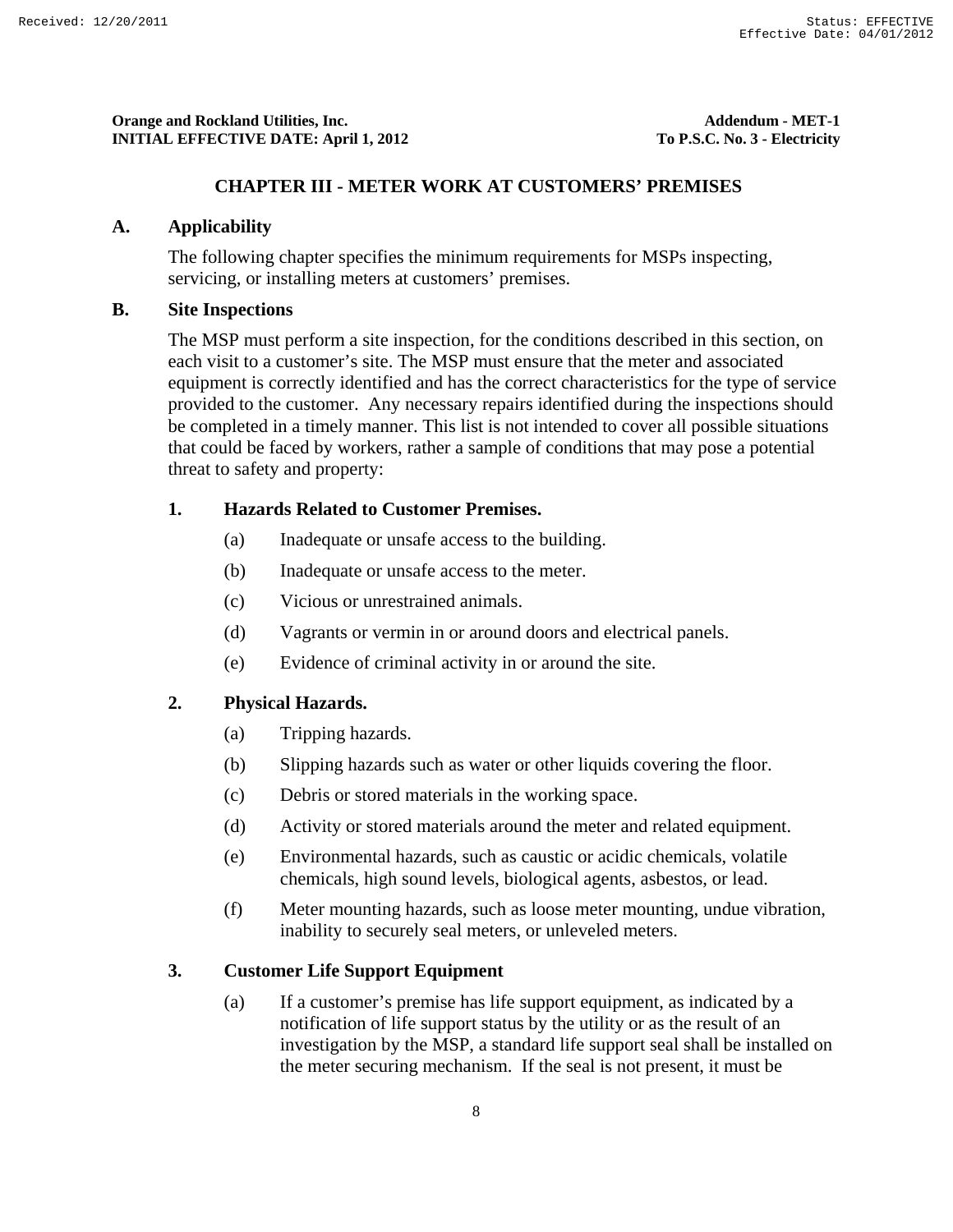installed by the MSP. Note: The MSP should conduct an independent investigation to determine if a premise has life support equipment

- (b) When a site has been identified as containing life support equipment, MSPs shall be cautious in performing meter work so as to minimize interruption to electric service to the customer's premises.
- (c) If service will be or is likely to be unavoidably interrupted during meter work, the MSP shall notify the customer and obtain the customer's consent prior to performing any metering work.
- (d) If the MSP determines that life support equipment is in use on a customer's premises and the customer's record does not contain life support information, the MSP shall notify the ESCO or utility, and the MDSP of the presence of life support equipment. If the life support seal is not present, it must be installed by the MSP.

# **4. Electrical Hazards**

- (a) Exposed or defective wiring.
- (b) Loose or broken insulators.
- (c) Damaged sockets.
- (d) Missing panels.
- (e) Damaged test blocks.
- (f) Improper grounding.
- (g) Defective service switch/disconnect.
- (h) Any condition which fails to conform to the state's electric service requirements.
- (i) For 480-Volt service, the MSP shall ensure that a 480 V sticker is in place on the meter panel near the meter before leaving the site.
- (j) The MSP shall determine if the service is being subdivided at the service entry point, or if any other condition exists which may require additional metering.

# **5. Theft of Service**

- (a) MSPs must be aware of conditions, which cause a meter to under-register electric usage or divert energy around metering. MSPs must be able to identify and report the following theft of service conditions:
	- (i) Irregularities in the service conductor's insulation.
	- (ii) Unauthorized connection to the service entrance.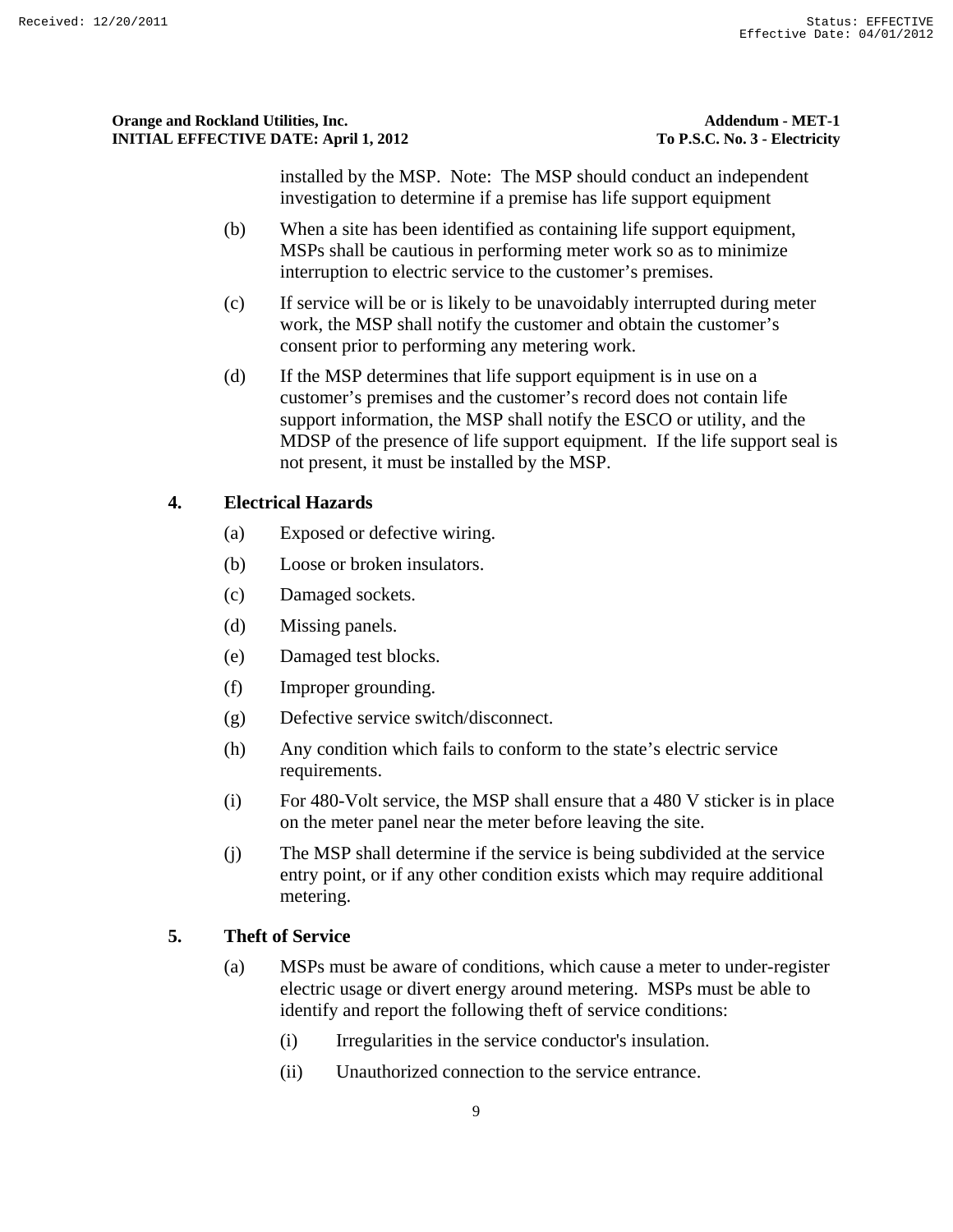- (iii) Unsealed or improperly sealed equipment.
- (iv) Unauthorized seals.
- (v) Suspicious wiring.
- (vi) Jumpers across current leads.
- (vii) Signs of tampering with the meter.
- (b) When a theft condition is identified the following actions shall be taken:
	- (i) The MSP shall compare a customer's connected significant loads with the energy registration of the meter to determine if the meter is registering correctly.
	- (ii) MSPs must immediately notify the utility and/or ESCO of evidence of meter tampering, energy theft, or meter security compromise on a customer's premises.
	- (iii) The MSP shall secure the site and the meter with any related metering equipment to safeguard evidence.
	- (iv) The utility will have an opportunity to issue a bill to the customer and to terminate the customer's service if payment is not made in accordance with the rules.

### **C. Compliance with Codes and Standards**

#### **1. Electrical Codes**

All site wiring must comply with the provisions of the National Electrical Code (NEC) and any applicable state or local codes. MSPs may refer to the utility for specific requirements.

#### **2. Occupational Safety and Health Administration (OSHA) Regulations**

All MSPs must comply with OSHA regulations.

### **3. Applicability of 16 NYCRR Part 92**

Electric meters shall be tested and maintained according to the rules established by the Public Service Commission that are contained in 16 NYCRR Part 92.

#### **D. Meter Compatibility**

### **1. Compatibility Criteria**

For meters that are owned, installed, maintained, and read by MSPs, compatibility criteria (a) through (d) below shall apply. For meters that are owned by customers or other third parties, but installed, maintained and read by the utility, the compatibility criteria (a) through (f) below shall apply.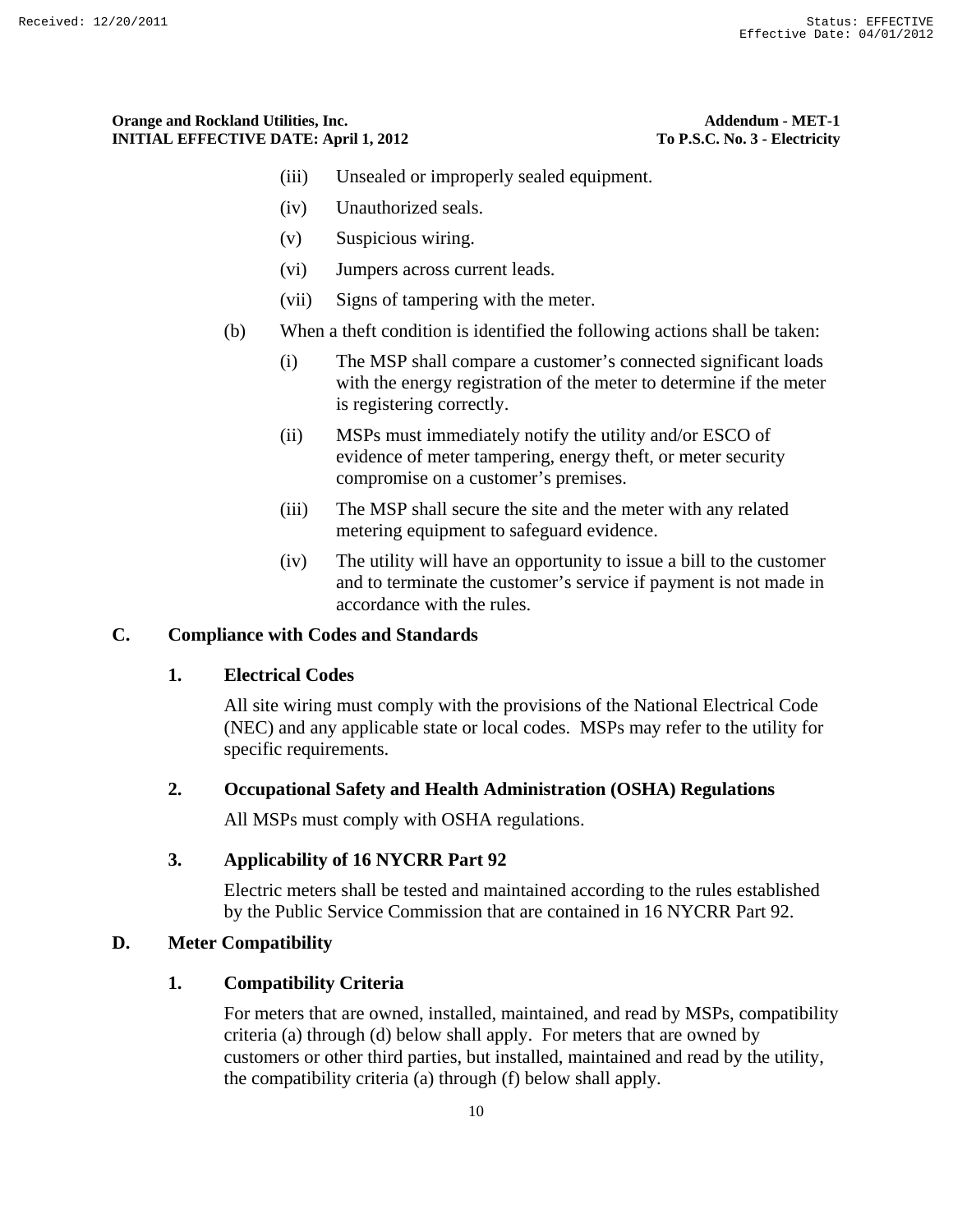(a) Electrical Compatibility

The meter used must comply with all applicable federal and industry standards as well as with both the manufacturer's and national specifications for accuracy, functionality, and monitoring the electrical service for which they will be used, and must be approved by the Commission for use in New York State.

- (b) Physical Compatibility
	- (i) The meter must physically interface with the service end points of the utility's distribution system.
	- (ii) It will be the responsibility of the customer to undertake any costs related to ensuring physical compatibility of the desired meter with the host utility's system.
- (c) Displays and Controls
	- (i) All meters must have a visual read capability.
	- (ii) Demand reset mechanisms in manually read meters must have key locks that are keyed in such a manner as to allow operation by the utility. Keying or sealing is allowed, as mutually agreed to between the utility and MSP.
- (d) Availability and Appropriateness of Parameters Needed for Billing

The meter must be capable of developing and supplying billing determinants in a manner and timeframe consistent with the requirements of the ESCO and utility.

- (e) Meter Formatting or Programming Software
	- (i) The utility must have the means of programming the device and have developed procedures to install the format files needed for proper meter operation.
	- (ii) It will be the responsibility of the customer to establish the capability to program the meter.
- (f) Testing Procedures and Maintenance Requirements

The utility must have the equipment and procedures needed to test and maintain the meter type.

### **2. Determination of Meter Compatibility**

(a) The meter owner shall provide utilities with the baseline information needed to test the compatibility of a meter with its system, and any other information reasonably required to perform a compatibility investigation.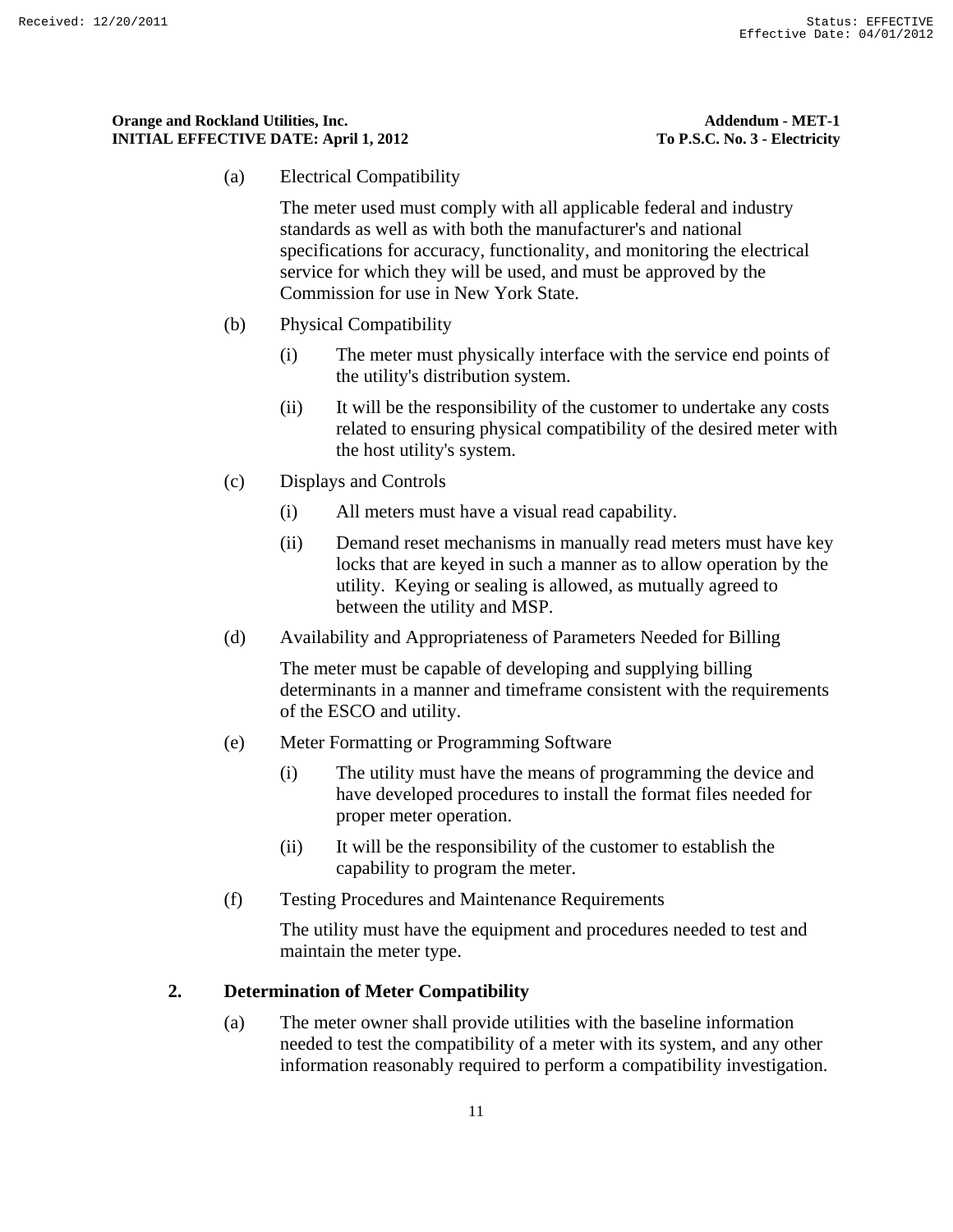- (b) A utility will be obligated to complete its investigation within 30 days. If the compatibility assessment cannot be accomplished within that time, the parties may seek dispute resolution services from Staff.
- (c) If the meter is deemed compatible by the utility, the MSP will be notified and the MSP and utility will work out any details related to deployment.
- (d) If the meter is deemed incompatible by the utility, it will advise the MSP and they both will attempt to resolve the problems.
- (e) If the utility and MSP are unable to resolve the compatibility issues, the MSP may appeal to the Commission.

# **E. Meter, Provider, and Service Delivery Point Identification**

# **1. Meter Identifiers**

- (a) Any meter being used on the utility's system must have a unique identifier relative to the other meters supported by the utility.
- (b) All meters must be identified by a permanent serial number, the identification of the manufacturer, type, form, voltage and current ranges, and the meter identification number.
- (c) The meter identification number shall be labeled on the meter in accordance with ANSI C12.10 standards.
- (d) Each utility will provide an MSP offering competitive metering services with a block of meter identification numbers for use within the service territory of that utility.
- (e) The meter number used for a specific site shall be provided to the utility by the MSP, using the format and timing described in this document.
- (f) A new meter identification number shall be applied to all new meters and all re-numbered meters. MSPs may not re-use meter numbers from retired meters.
- (g) If a meter will be re-numbered, the history of that meter, including its past identification number, purchase date, and accuracy record, shall be maintained by the MSP.

# **2. Provider Identifiers**

A label affixed to the meter shall identify the meter owner and/or the MSP.

# **3. Service Delivery Point Identifiers (SDP IDs)**

(a) SDP IDs will be assigned by the utility for each meter socket that will be affected as part of the enrollment process the first time a customer switches to an MSP.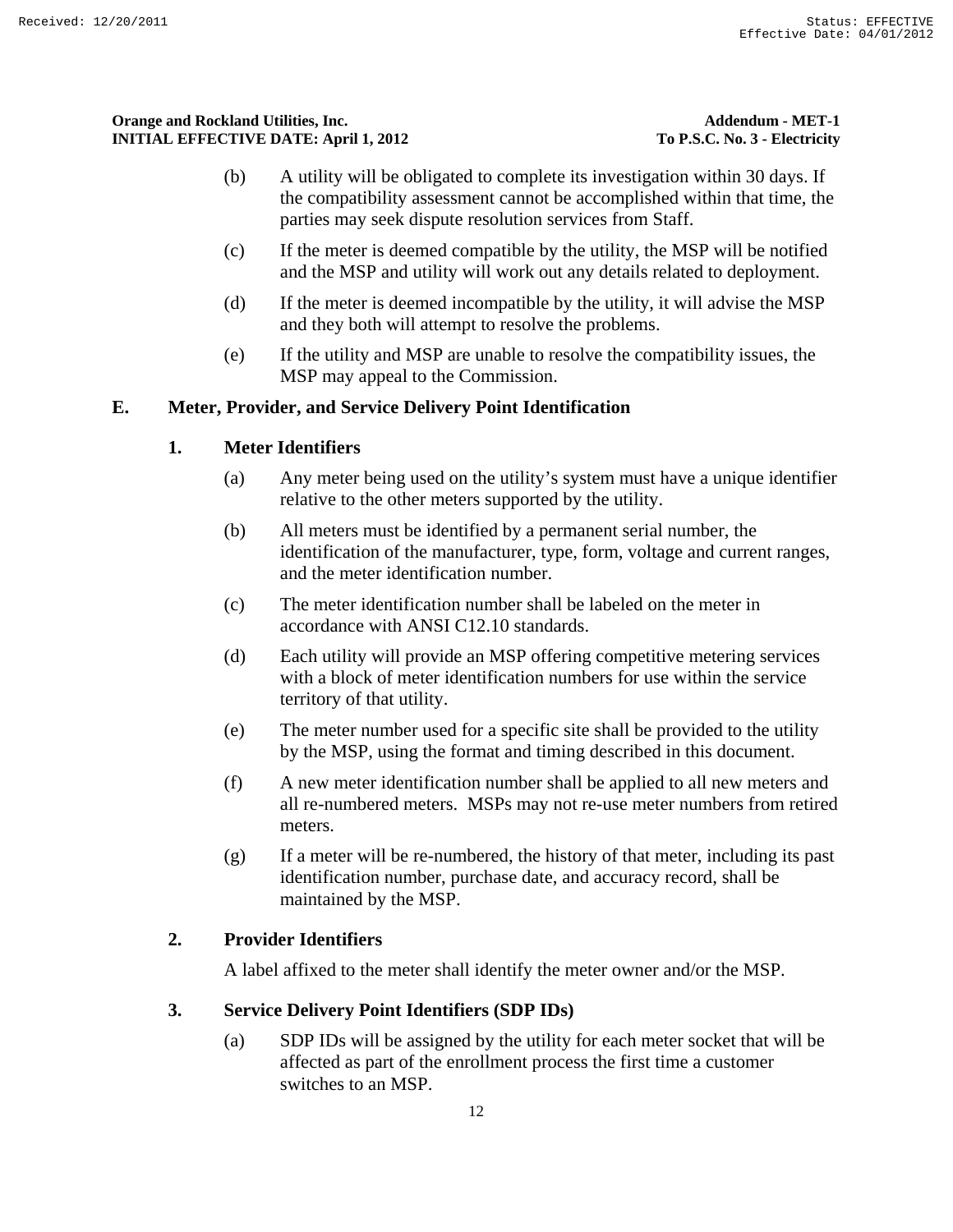(b) SDP IDs for unmetered accounts will be assigned as part of the enrollment process the first time a customer with unmetered service delivery points switches to an MSP.

## **F. Demarcation**

- 1. The demarcation point for competitive metering services will be at the connection of the meter on the line side of the meter socket or the line side termination at the test block.
- 2. CTs and PTs are considered part of the distribution system and will remain the property of the utility and under their direct control.
- 3. The demarcation point for meters which contain telephone modems or pulse outputs will be at a specified demarcation point located at or near the meter.

## **G. Meter Equipment Sealing and Locking**

## **1. Meter Securing and Sealing**

- (a) Detachable meters shall be secured into the socket.
- (b) At a minimum, the meter shall be secured with a seal.
- (c) The utility will maintain control over high tension CTs and PTs and their enclosures.
	- (i) Where these enclosures are locked, the utility will provide the lock.
	- (ii) If the MSP requires access to a high tension CT or PT, the MSP must coordinate with the utility for appropriate system conditions to be established and for the lock to be removed.
	- (iii) The utility may charge the MSP up to \$20 for the utility visit.

### **2. Meter Locks**

- (a) When an MSP locks a meter and/or associated equipment, the lock used must be operable by the utility in the event that emergency service work is required.
- (b) Each utility shall publish a list of approved locks for use within its service territory, and shall consider additions to its list at MSP request.
- (c) MSPs shall maintain control of meter lock keys in a manner that minimizes the possibility of unauthorized duplication or use.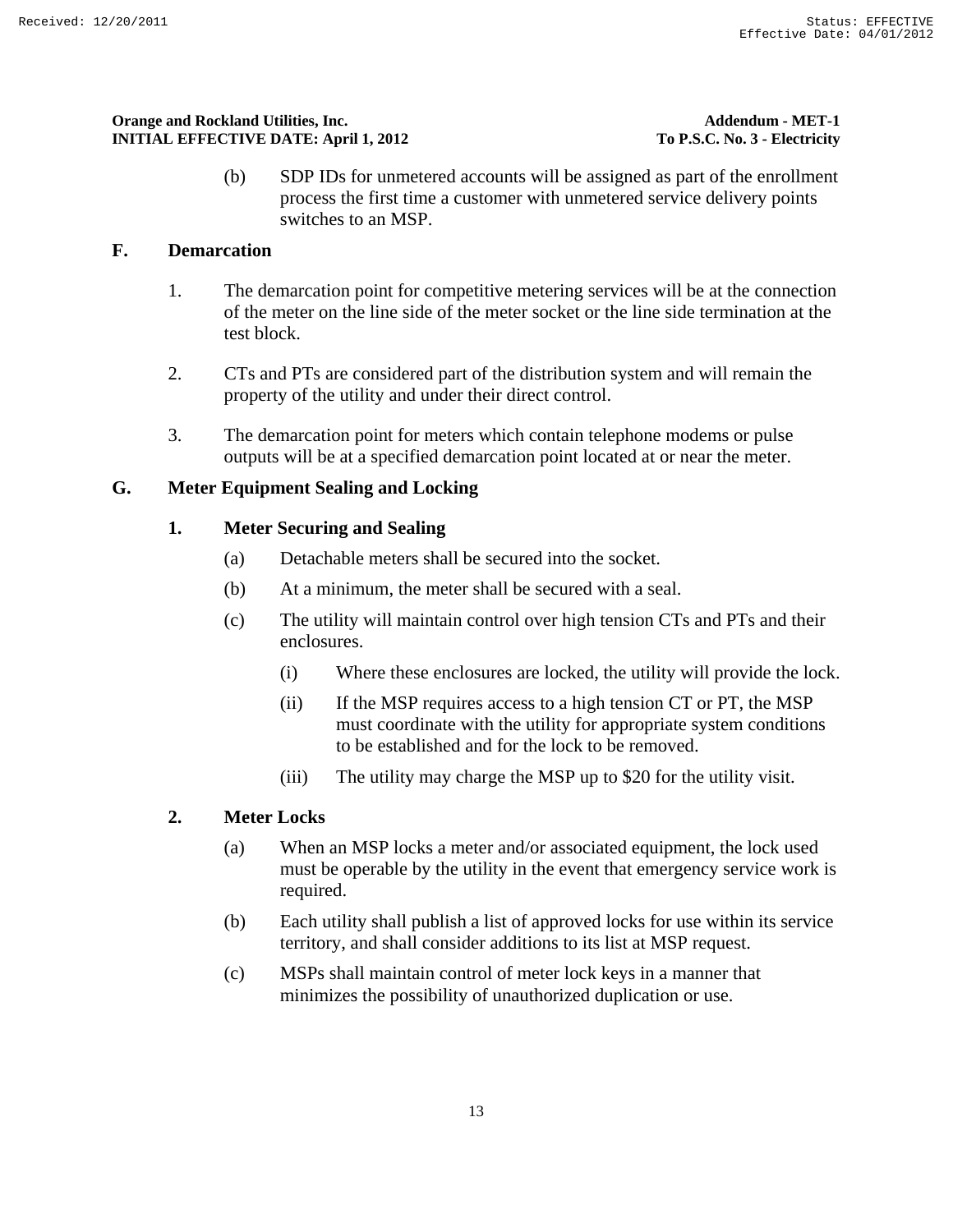#### **3. Meter Security for Programmable Meters**

If a programmable meter is installed, a security password shall be applied to prevent unauthorized access to internal registers and unauthorized modifications of the meter data and program.

### **4. Meter Panel and Associated Equipment Securing and Sealing**

- (a) The meter panel and any enclosures housing equipment associated with the metering for an installation shall be secured with a seal and/or locked, using the same criteria described for locking of the meter.
- (b) This requirement applies to CT/PT enclosures, profile recorders, relays, totalizers, and any other equipment that is used to accomplish the revenue metering function.

#### **5. Meter Socket Covering, Securing, and Sealing**

When a site is left with an empty, energized meter socket, the socket shall be covered with a non-conductive cover and secured with a seal and/or lock.

#### **6. Life Support Seal**

The standard physical identification marker for a customer's premises that has a life support device or equipment shall be a life support seal. The seal can either be white with red lettering or red with white lettering and must have the caduceus symbol on it.

### **H. Access, Coordination and Timing of Site Work**

**1. Access** 

Customers must provide the utility and/or ESCO, and MSP with clear access to the metering site for the purpose of meter installation, reading, inspecting or auditing the metering installation, recovery of metering equipment, or maintaining metering equipment.

### **2. Coordination and Timing**

- (a) For scheduled work where a site visit requires the presence of the utility and/or the ESCO and/or MSP, at least 24 hours of notice will be given.
	- (i) Each party must agree to meet within 15 minutes of the agreed upon time.
	- (ii) Failure of either party to arrive within the appropriate time frame will be cause for rescheduling of the visit and charging of the offending party for the cost associated with the missed visit, up to a maximum of \$20.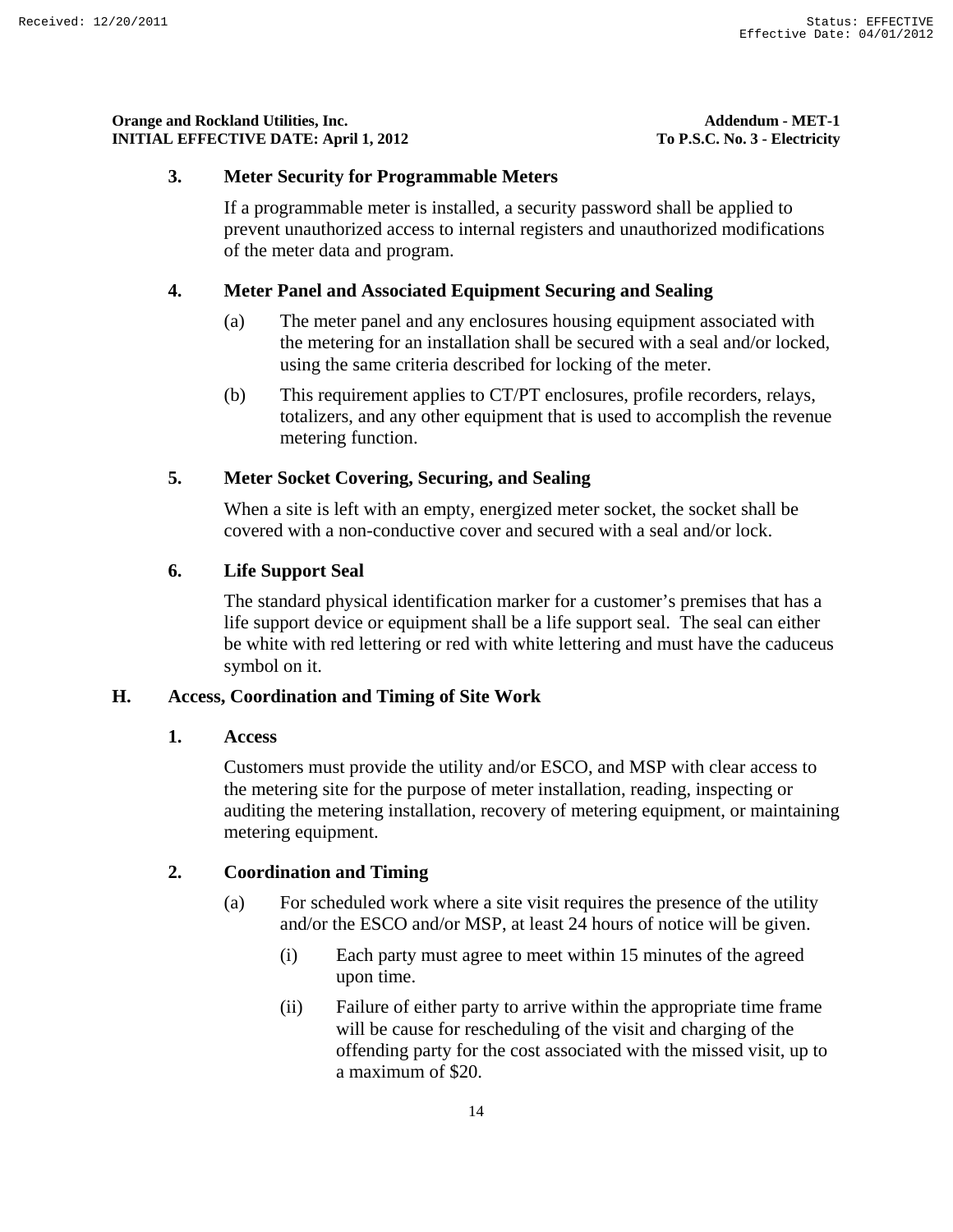(b) Where the customer suffers a service interruption and coordination between utility and MSP is required to restore service, less than 24 hours notice may be given, and the utility and MSP shall cooperate to restore service as soon as possible, and within 24 hours.

# **I. Record Keeping Requirements**

### **1. General Records**

The MSP is responsible for maintaining in-service data for the meter population that it supports. That data must include all information needed to comply with the provisions of 16 NYCRR Part 92.

## **2. Meter Test Records**

- (a) The MSP must maintain test data for all meters for which it has provided service or calibration for the life of the meter, and for 2 years after the meter has been retired.
- (b) In event of an MSP ceasing business in the State, this data must be transmitted to the new provider of metering services to the customer.

## **3. Metering Standard Records**

- (a) The MSP must maintain records of the calibration of all instruments used in the testing of revenue meters for the life of the instrument.
- (b) Records shall be maintained, at a minimum, according to the rules established by the Commission that are contained in 16 NYCRR Part 92.
- (c) Records of retired instruments must be maintained for the period of time specified in 16 NYCRR Part 92.

### **4. Traceability**

MSPs must adhere to the traceability standards set forth in 16 NYCRR Part 92.

# **J. Meter Installation**

### **1. New Installations**

In new installations, the MSP must ensure that any appropriate inspections by regulatory authorities and the utility are completed prior to the installation of the meter.

### **2. Removal of Existing Equipment**

(a) If a locked utility owned meter and/or associated equipment is presently installed on the site, the MSP must arrange with the utility for unlocking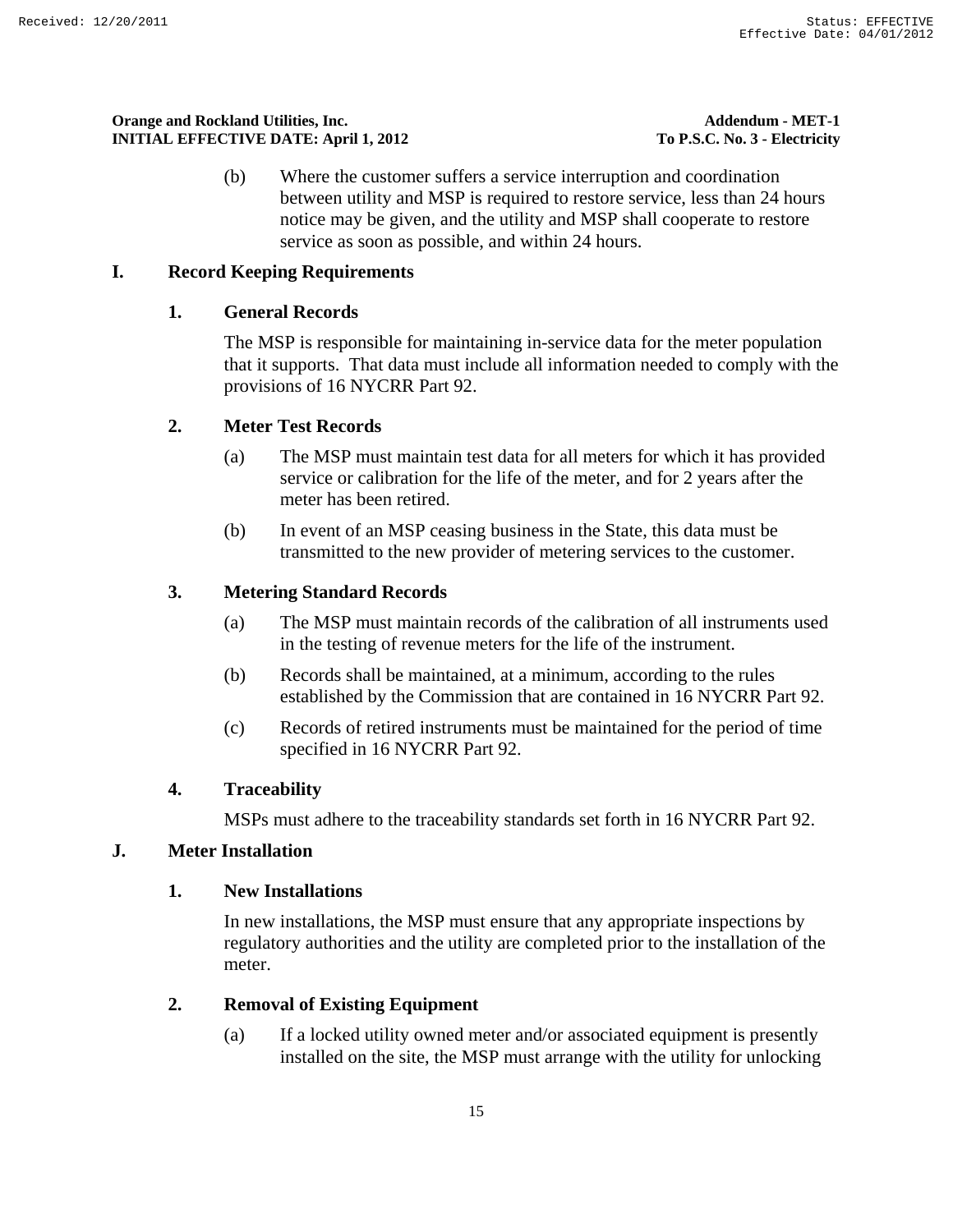prior to meter removal. The utility should make every effort to remove the lock prior to the switch date.

- (b) If authorized by the utility, an MSP may remove the lock or seal on a particular utility provided metering, or cut a lock, provided that this can be done without damage to other equipment.
- (c) Close out readings must be taken from the existing meter before it is removed from service.
- (d) The meter must be returned to its owner within 10 days.

# **3. On-Site Checks of Installed Meters**

- (a) The MSP must verify any billing constant through consideration of site CT and PT ratios.
- (b) Meter registration must be established through an observation of the display for electronic meters or the disk for electromechanical meters. This registration must be compared against the estimated customer load at the time of installation.
- (c) A check must be made of any communication channel that is used for remote interrogation or programming of the meter. The MSP shall verify that the remote location is operational through local and/or network systems checks.
- (d) A check must be made of any pulse outputs from the meter to insure correct functionality.
- (e) Before leaving the site, the meter must be sealed and/or locked in accordance with the provisions of this document.
- (f) The MSP must verify that the customer account records match the installed meter.

# **K. Repair or Replacement of Defective Equipment**

# **1. MSP Responsibilities**

- (a) Unless otherwise specified in this document, the MSP is responsible to repair or replace any unsafe, inoperative or defective metering equipment that is under its control within 24 hours of receipt of notice of such a defect.
- (b) It shall be the responsibility of the MSP to secure the cooperation of the customer if any action is required on the part of the customer in order to effect the repair or replacement.
- (c) If a hazardous condition exists which poses an immediate threat to health or safety, or if the customer suffers a service interruption as a result of a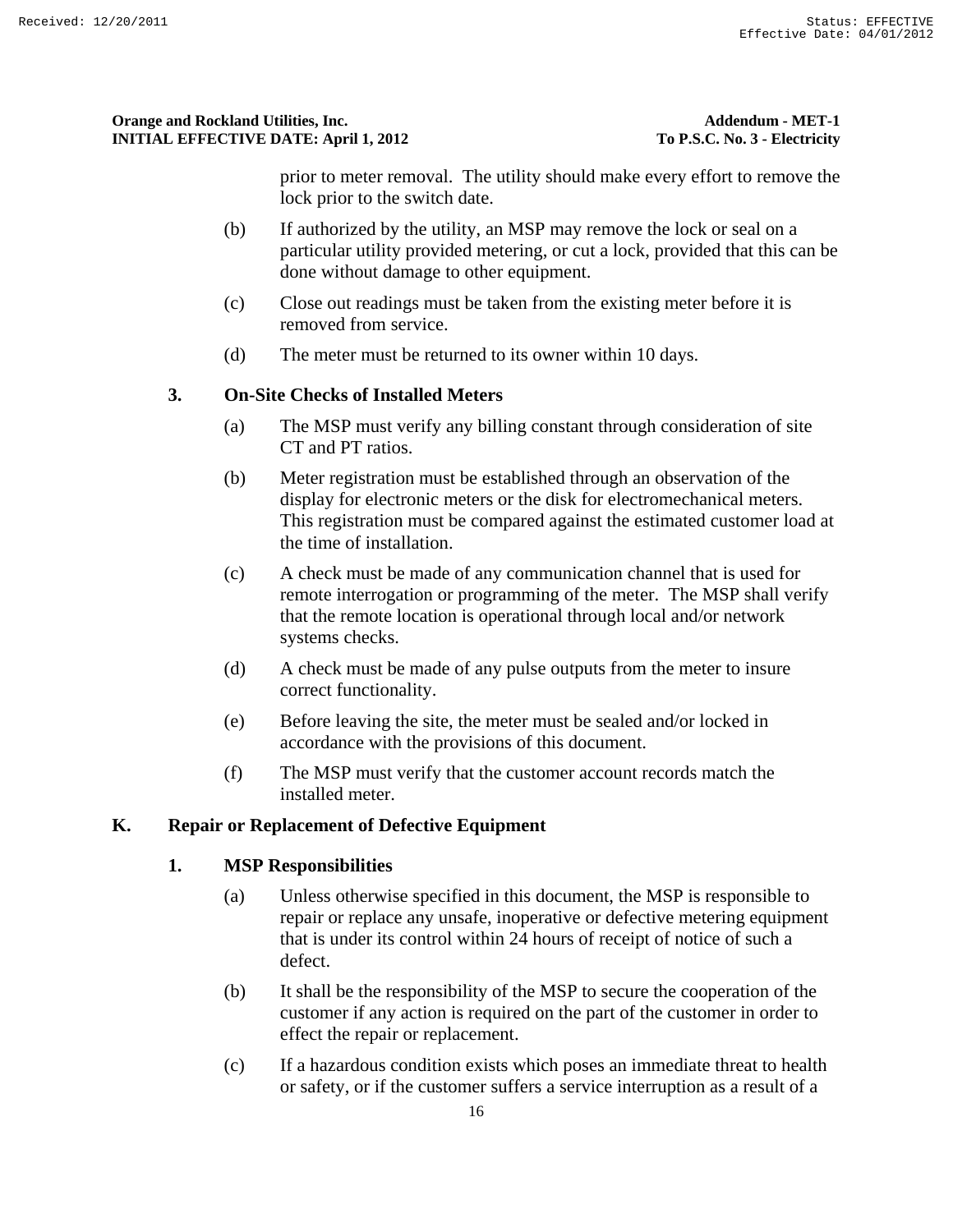malfunction of the metering equipment, the MSP shall expedite repair the customer's service to correct the hazardous and/or unsafe condition.

- (i) Both MSP and utility shall coordinate where joint efforts are required to respond within 2 hours.
- (ii) Both MSP and utility will designate an emergency response contact name and telephone number for the other party to contact in cases where the coordination is required and normal data communications are inoperative or would not effect response within 2 hours.
- (d) If a theft of service condition exists, the MSP shall secure the site and notify the utility and /or ESCO in accordance with Chapter III.B.5 (b) of this Manual.

# **2. Utility Responsibilities**

- (a) In situations where the MSP does not respond within 10 days, the utility may replace the competitive meter with a utility owned meter until such time as the MSP can make arrangements to have the meter replaced with an appropriate device.
- (b) In these cases, the MSP is responsible for utility costs up to \$150 associated with the meter replacement.
- (c) If a hazardous condition exists which poses an immediate threat to health or safety, or if the customer suffers a service interruption as a result of a malfunction of the metering equipment, the MSP shall expedite repair the customer's service to correct the hazardous and/or unsafe condition.
	- (i) Both MSP and utility shall coordinate where joint efforts are required to effect a repair within the 2-hour timeframe.
	- (ii) Both MSP and utility will designate an emergency response contact name and telephone number for the other party to contact in cases where the coordination is required and normal data communications are inoperative or would not effect repair of the customer's service within the 2 hour timeframe.
- (d) If the utility discovers the hazardous condition or interruption of the customer's service, the utility may effect the repair itself, or notify the MSP of the need to do so. If the utility chooses to effect repair itself, no charges shall apply to the MSP.
	- (i) The utility shall immediately notify the MSP that they were required to repair the found hazardous condition.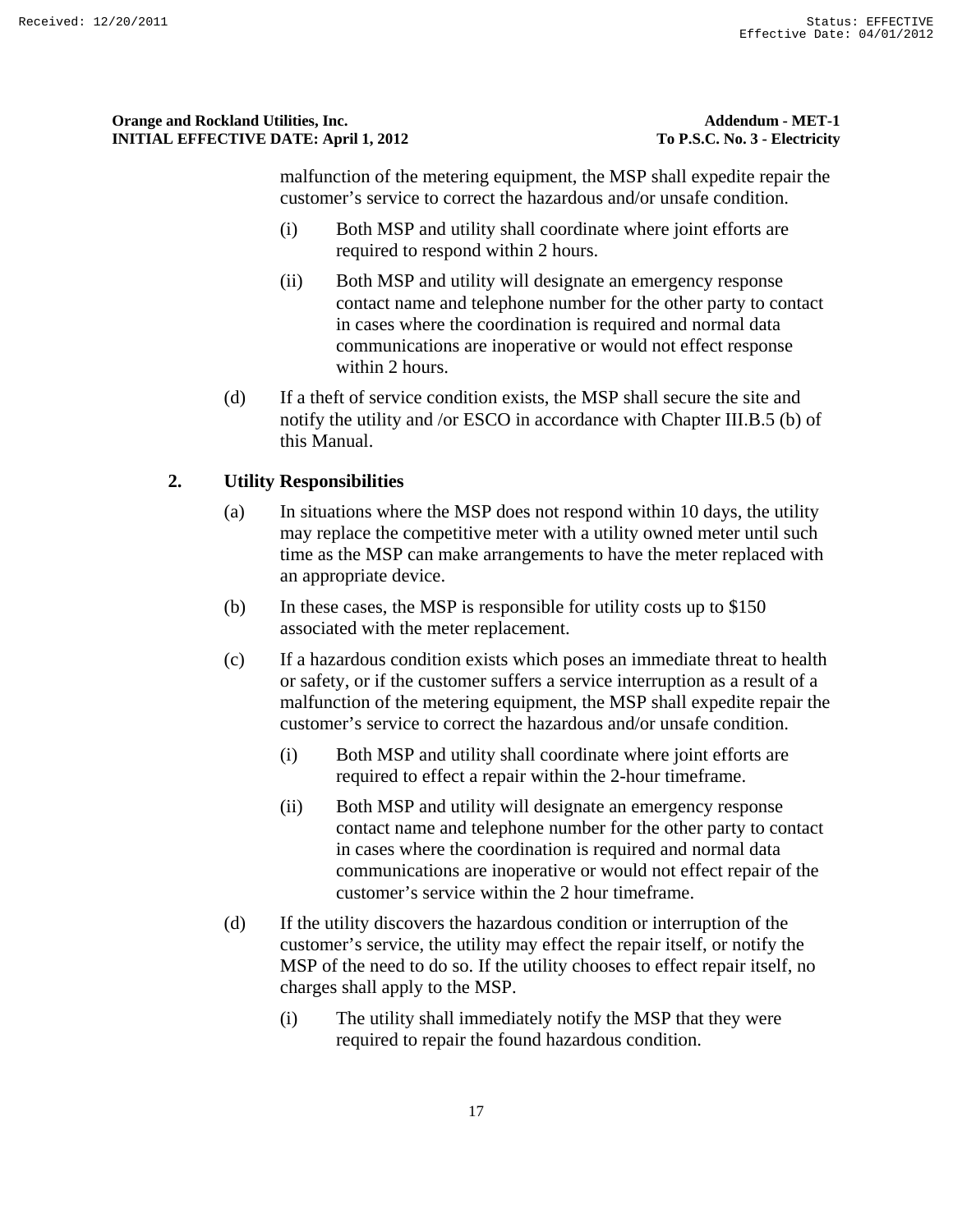- (ii) If an emergency exists that requires the utility to disconnect service to the customer in order to protect health and safety, the utility shall notify the MSP using the emergency response contact name and telephone number provided by the MSP.
- (iii) If a theft of service condition exists, the utility may correct the condition, remove and tag the existing meter and any associated evidence of meter tampering, and install and secure a properly registering meter.

# **L. Reporting Requirements**

### **1. Responsibility**

The MSP is responsible for the transmission of data regarding the identification and start readings of any new meter it installs as well as the identification and closeout readings of meters it removes.

## **2. Conditions Requiring Reporting**

- (a) MSPs must notify the customer, the utility and/or ESCO and the MDSP if they encounter and are unable to correct safety-related, hazardous or theft of service conditions found on a customer's premises. If appropriate, the MSP shall also notify the local inspection agency, appropriate regulatory authority, and any other parties that may have a material interest in the defect or condition.
- (b) Any reprogramming of an existing meter must be documented and communicated to all appropriate parties.
- (c) All meter repairs or replacements associated with defective or unsafe equipment will be reported to all appropriate parties.
- (d) Any discrepancies in installed equipment or stored data will be reported to all appropriate parties.
- (e) The MSP must notify the utility any time it knows that work being performed on a customer's premises could result in the creation of a new metering point and/or affect distribution system facilities.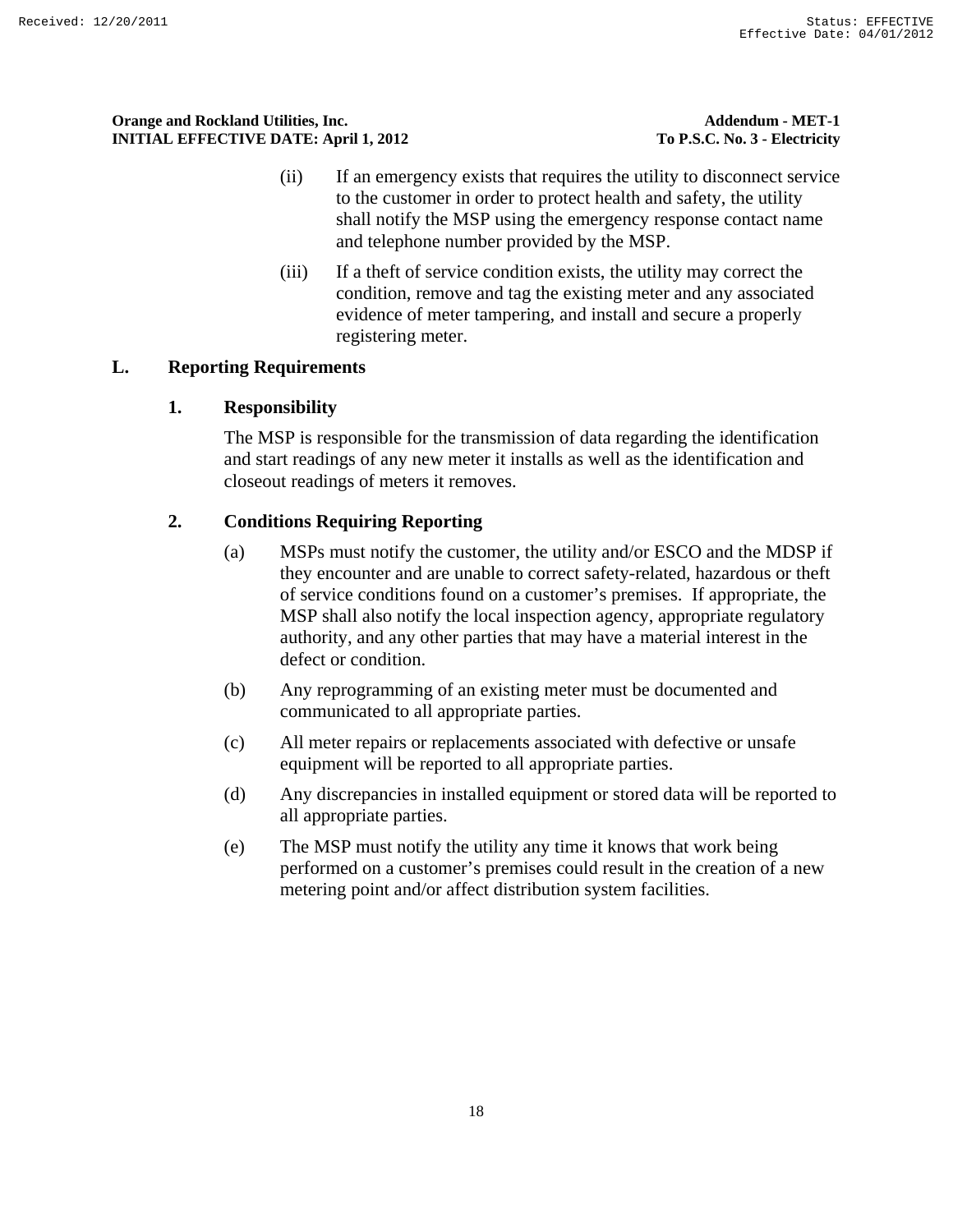#### **CHAPTER IV - INQUIRY AND COMPLAINT RESOLUTION**

#### **A. Meter Testing Costs**

In cases where resolution of disputes between a utility, MSP/MDSP and/or a customer concerning a competitive meter require a test of the accuracy of the meter, the following procedures shall apply:

### **1. Meter Tests Inaccurately**

If the meter is found to register outside of the tolerance for accuracy set forth in 16 NYCRR Part 92, the cost of the test will be the responsibility of the MSP.

#### **2. Meter Tests Accurately**

If the meter is found to register within the allowable limits set forth in 16 NYCRR Part 92, the cost of the test will be the responsibility of the party demanding the test; except that a customer's liability for such costs shall not exceed \$50. The balance of any such costs shall be the responsibility of the party owning the meter. If the customer provided the meter, this limitation shall not apply. Further, a utility will have the right to charge any applicable tariff fee for a meter test requested by a customer.

### **3. Evidence of Theft of Service**

If the test results in the identification of fraud or electricity theft by a customer, the full cost of the test may be charged to the customer.

### **4. Witnessing Meter Tests**

Any parties requesting a test, and/or effected by the test results should be given and opportunity to witness the test. In addition, upon request, Staff may witness a test.

### **B. Resolution of Billing Errors**

If an MSP/MDSP knows of any condition affecting the customer's meter or metered data that has resulted in billing errors, or discovers such a condition in the course of an investigation, it shall advise the customer and the utility or ESCO. The utility shall provide the customer with an appropriate billing adjustment to its charges, according to the rules contained in 16 NYCRR Part 12 and 13. The MSP/MDSP shall implement appropriate corrective action as set forth in this document.

### **C. Disputes between an MSP and a Utility Concerning a Competitive Meter**

#### **1. Disputes Generally**

(a) Disputes between an MSP/MDSP and a utility concerning a competitive meter shall be handled through the existing dispute resolution process set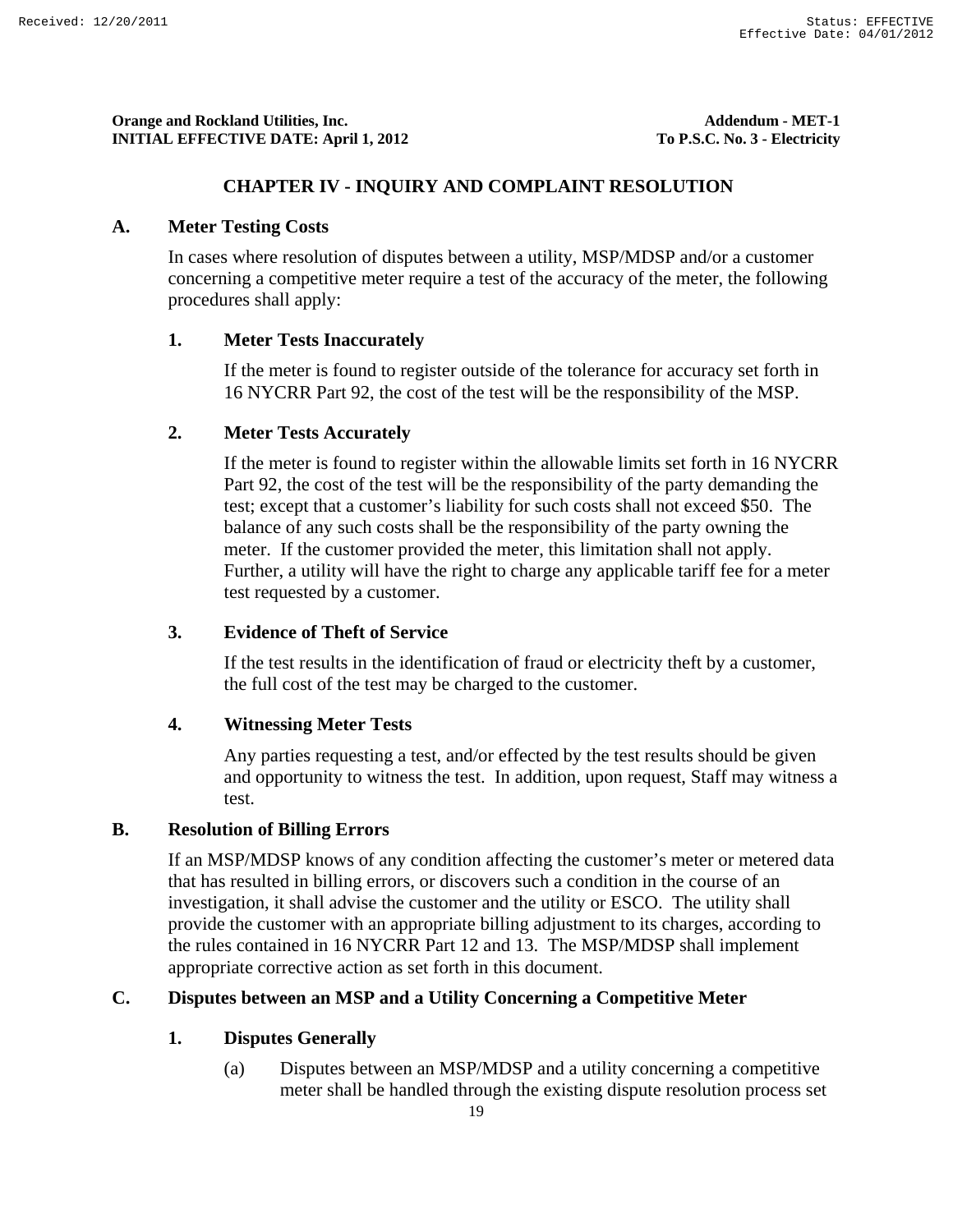forth in the Uniform Business Practices for disputes between an ESCO and a utility.

### **2. Metering Equipment Malfunction**

- (a) A utility or ESCO, or MSP/MDSP shall notify the utility or ESCO and any other appropriate party when it discovers any conditions such as broken or inaccurate metering equipment or meter reading equipment (including automated meter reading systems) no later than one (1) business day after discovery. The condition shall be remedied within ten (10) days. Theft of service conditions shall be handled in accordance with Chapter 3.B.5 (b) of this Manual.
- (b) If the condition is not remedied within ten (10) days, the utility shall have the right to immediately remove the meter or affected metering equipment. Upon removal, the utility shall use all reasonable efforts to substitute its own billing meter. The removed meter will be returned to the MSP within (10) days; unless required by the utility as evidence in a pending theft of service investigation, in which case the meter shall be returned as soon as practicable after its investigation is completed.
- (c) An MSP may be charged a fee not to exceed \$150 for the utility's removal of the MSP's metering, and the customer will not receive the monthly credit for utility metering service.

### **3. Meter Data Anomalies**

- (a) The MDSP shall examine all meter reading data for abnormally high or abnormally low recordings or any other metering data irregularities as described in this document. Where the utility, ESCO or MDSP discovers metering data irregularities, it will inform the other parties of the condition no later than one (1) business day after the irregularity is discovered.
- (b) If on investigation the cause of a data problem is determined to be a problem that can be corrected by scaling the intervals and meter readings (examples of these situations include a meter running slow, a meter running fast, one or two phases dropped), the MDSP will advise the utility or ESCO of:
	- (i) the time period requiring correction; and
	- (ii) the scaling factor to be applied to each interval in that period.
- (c) When corrected data is provided to ESCOs or utilities, unless otherwise specified in this document, it is marked as estimated if it had not been previously posted, and marked as adjusted if it had previously been posted.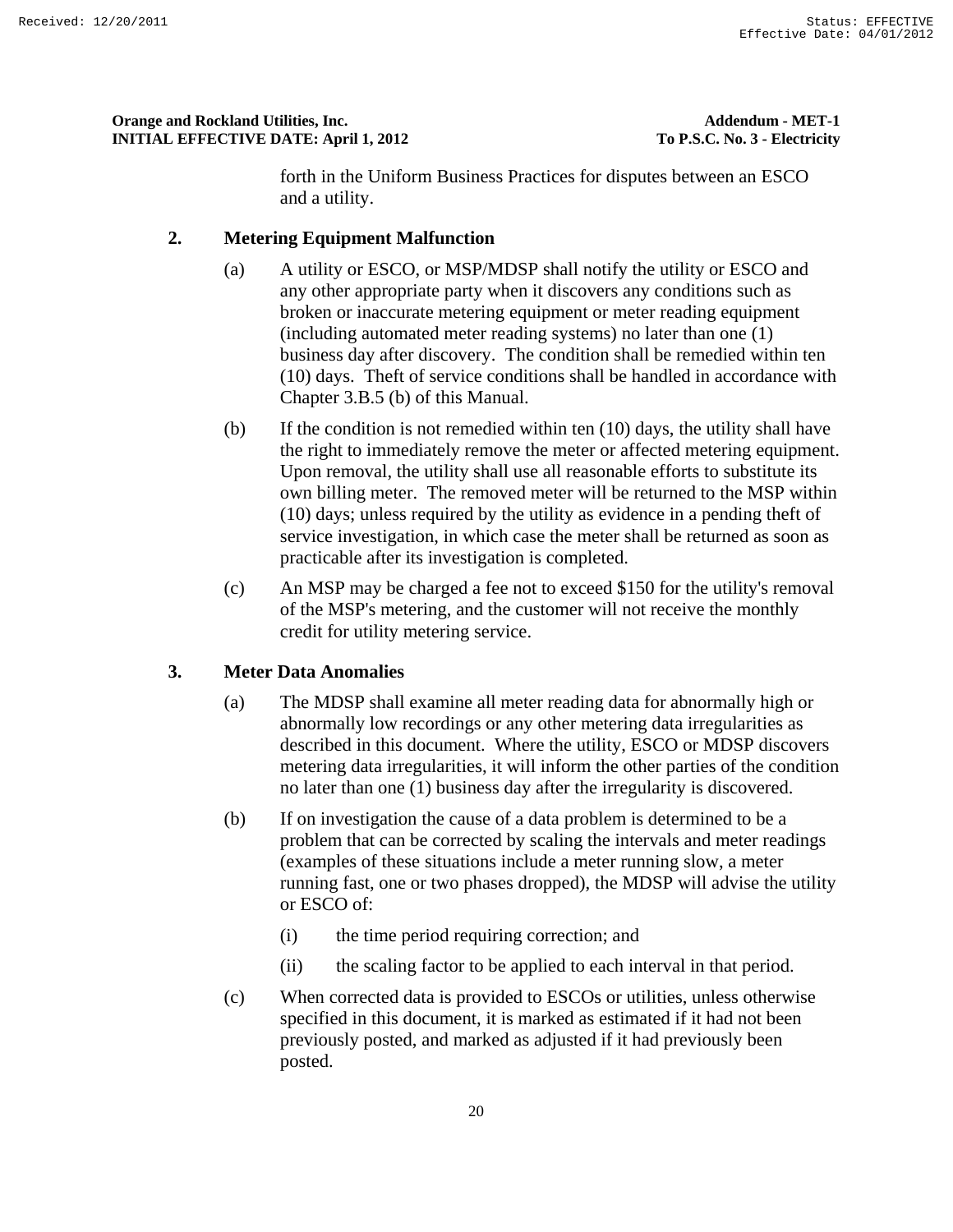- (d) The MDSP shall provide any and all rereadings or other corrections to previously provided data no later than ten (10) days after identification of the incorrect data, except where the nature of the irregularity is such that a longer time is required, in which event the MDSP will inform the ESCO or utility of the date of correction.
- (e) If corrective action is not completed within ten (10) days, the utility shall have the right to immediately read the meter. If corrective action is not completed within thirty (30) days, the utility shall have the right to remove the meter or affected metering equipment. Upon removal, the utility shall use all reasonable efforts to substitute a billing meter of the same type and functionality, unless the MSP elects to install a suitable substitute meter. The removed meter will be returned to the owner within (10) days.
- (f) An MSP may be charged a fee not to exceed \$150 for the utility's removal of the MSP's metering, and the customer will not receive the monthly credit for utility metering service.

# **D. Customer Complaints**

# **1. Receipt of Complaints**

- (a) If a customer directs a complaint concerning a competitive meter to the utility, the utility shall inform the customer of its right to the complaint handling procedures provided by the MSP/MDSP, and its right to present its complaint to the Commission if it is not resolved.
- (b) The MSP/MDSP must respond in accordance with the complaint handling procedures it has filed with the Commission.

# **2. Resolution of Complaints**

- (a) At the time the MSP/MDSP informs the customer of its response to the customer's complaint concerning a competitive meter, it shall advise the customer of the Commission's complaint-handling procedures, including the Commission's address and toll-free telephone number.
- (b) If a customer is unable to reach a satisfactory resolution of a dispute concerning a competitive meter with the utility, ESCO, or MSP/MDSP, the customer may complain, either orally or in writing, to the Commission.
- (c) Upon receipt of the complaint, the Commission, or its designee, shall have the authority to request and witness the test of a meter or metering device or otherwise to call for the removal of a metering device to determine device performance under controlled conditions such as those in a meter shop.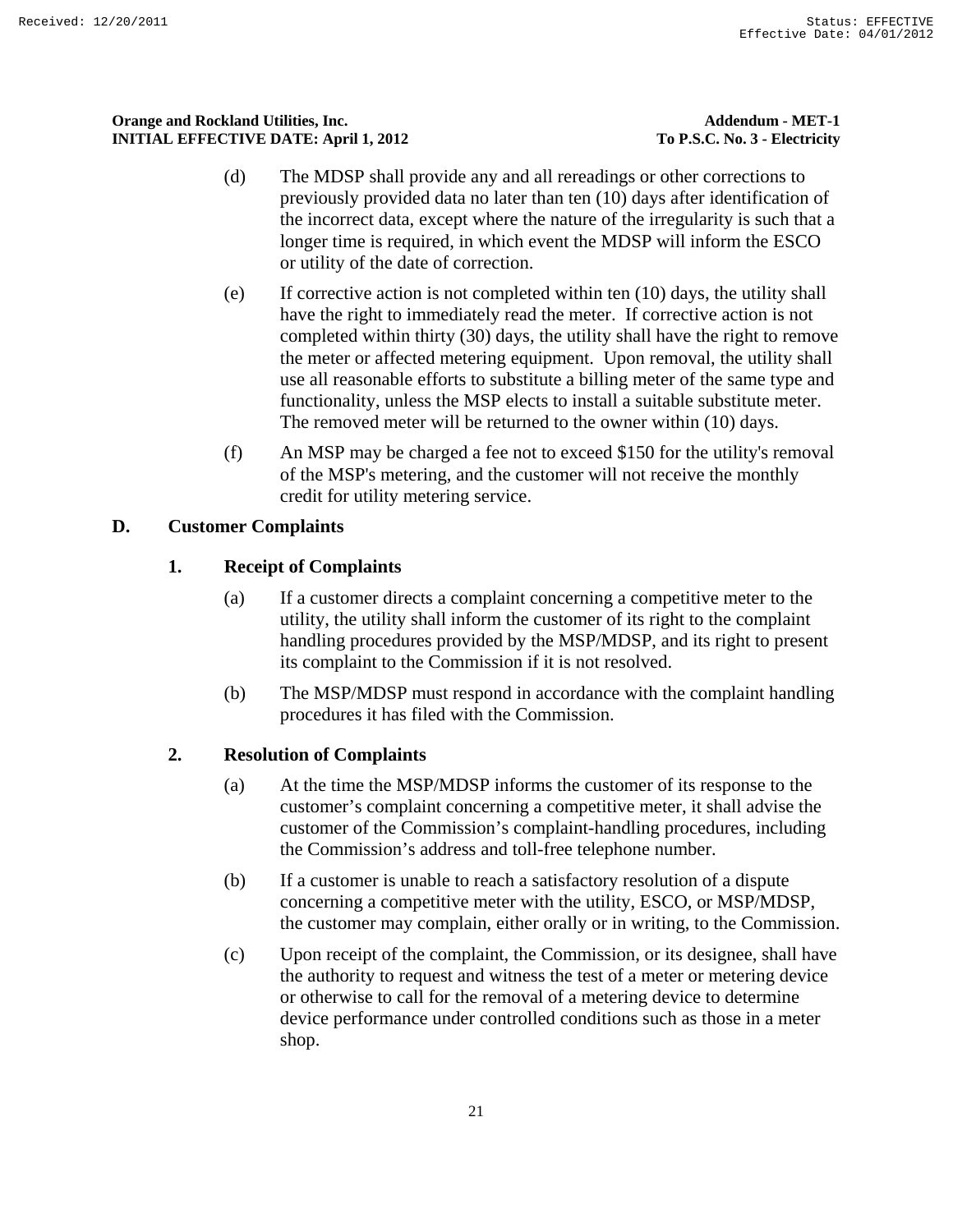#### **CHAPTER V - SWITCHING TO AND FROM COMPETITIVE METERING**

#### **A. Applicability of Uniform Business Practices**

All applicable switching procedures contained in the Commission's Uniform Business Practices (UBPS) shall apply to switches to and from ESCOs or MSPs offering competitive metering. Provisions related to the voluntary or involuntary discontinuance of services contained in the UBPs shall also apply.

### **B. Switching To and From Competitive Metering Service**

#### **1. Site Work at the Customer's Premises**

- (a) If a utility site visit is required, a site visit fee not to exceed \$20 may be assessed by the utility to the MSP providing competitive metering service. In cases where the customer switches between MSPs providing competitive metering, the utility's charge will be assessed to the new MSP.
- (b) The owner of the existing meter must remove or arrange for the removal of its meter, if present; unless the owner of the existing meter and the new MSP mutually agree on one of the following alternatives:
	- (i) the new MSP removes the meter and returns it to the owner;
	- (ii) the owner abandons the meter in place; or
	- (iii) the owner resells the meter to the new MSP at a mutually agreed on price.
- (c) If the owner does not remove or arrange for the removal of the meter within 10 days, the new MSP may remove the meter. If the meter is locked, the new MSP may cut the lock, provided that this can be done without damage to other equipment.
	- (i) If the owner does not recover the meter within 30 days, the meter is deemed abandoned in place.
	- (ii) The owner may be charged a fee not to exceed \$150 for the new MSP removal of the owner's metering.
	- (iii) If the meter cannot be safely removed, the new MSP may bill the owner for its reasonable and customary monthly metering charge. The owner shall not charge the customer for its metering.

#### **2. Data Reporting**

(a) The party removing the meter will report the data regarding such removal as set forth in Chapter III of this document.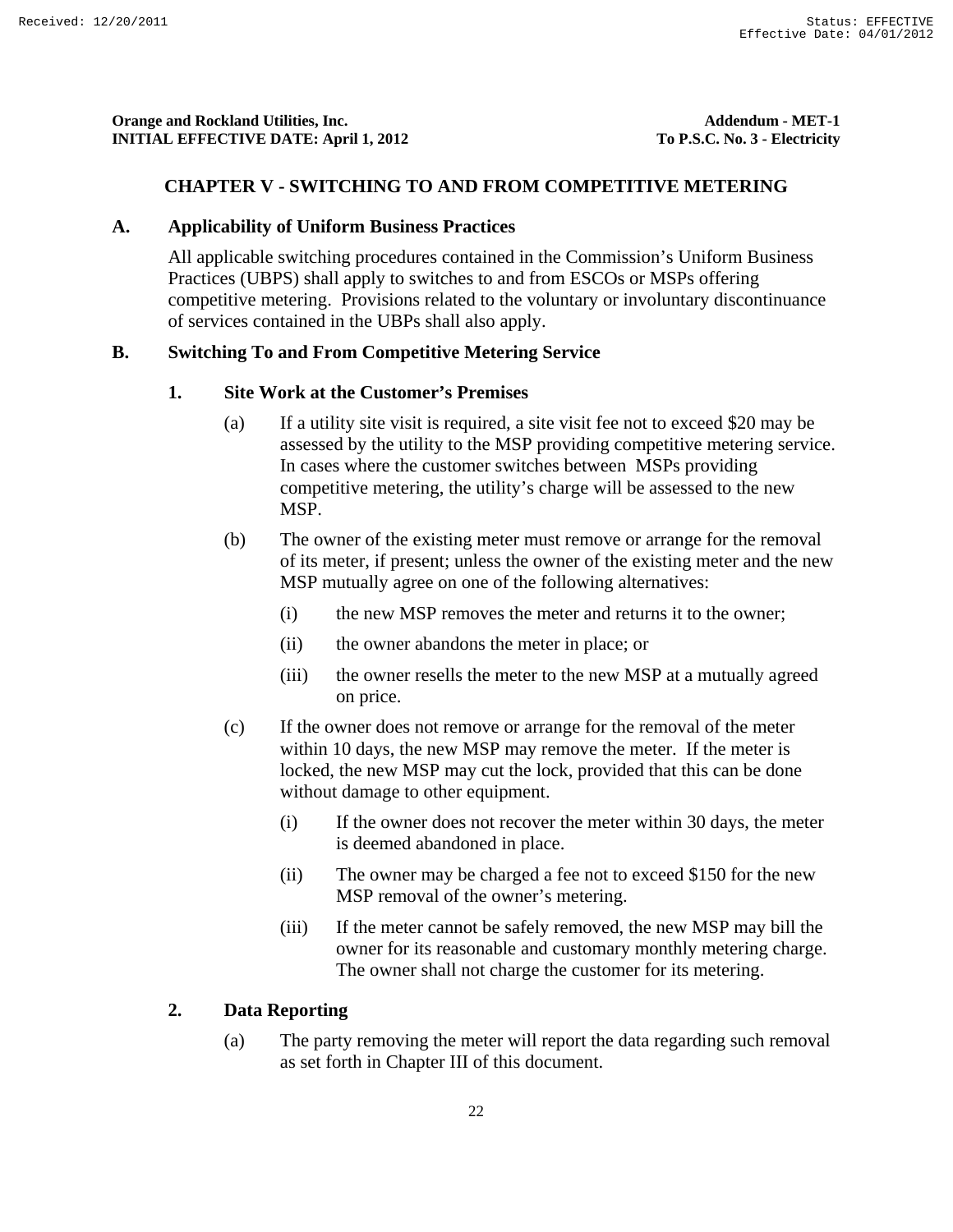Orange and Rockland Utilities, Inc.<br> **Addendum - MET-1**<br> **COLORED INITIAL EFFECTIVE DATE:** April 1, 2012<br> **COLORED IN THE SECTIVE DATE:** April 1, 2012 **INITIAL EFFECTIVE DATE: April 1, 2012** 

(b) The new MSP will report all other data regarding the switch as set forth in Chapter III of this document.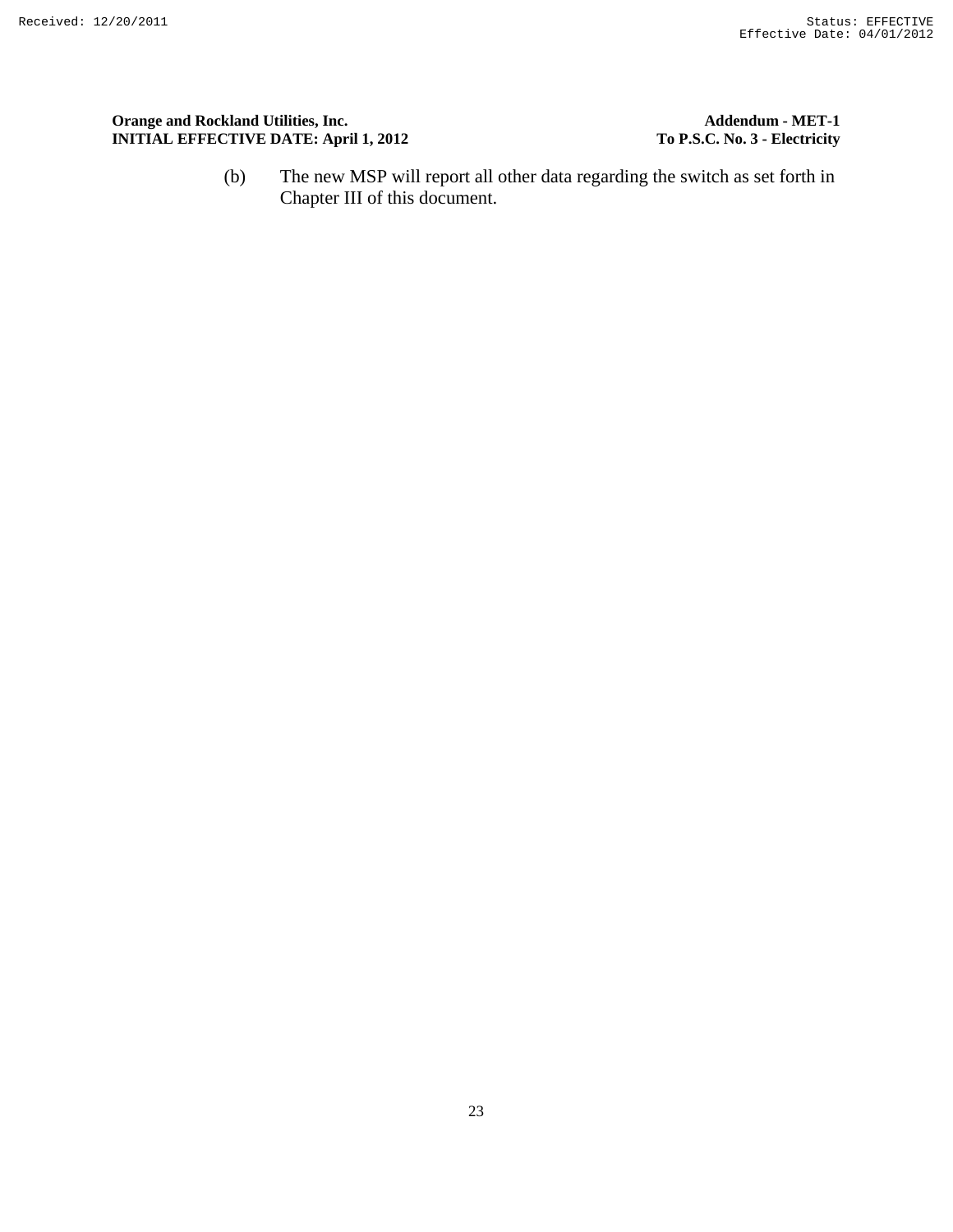### **CHAPTER VI - AUDITING AND REPORTING**

### **A. Responsibilities**

### **1. Staff Responsibilities**

The overall responsibility for the auditing of the metering infrastructure shall reside with Staff. Staff activities may include, but are not limited to: performance, or authorizing the performance, of site inspections of a customer's premises; reviews of procedures; inspections of meter testing and repair facilities; witnessing of installations in progress; and any other audits and reviews as deemed necessary by Staff.

## **2. Utility Responsibilities**

Utilities are required to perform audits as called upon by Staff.

### **3. MSP/MDSP Responsibilities**

- (a) MSPs/MDSPs shall cooperate with the audit process.
- (b) MSPs/MDSPs shall report all meter service and meter data service information in accordance with the provisions of this document.
- (c) MSPs shall provide work schedules on request of Staff or the utilities for the purpose of auditing meter installations, meter reading, and other onsite work. In addition, each MSP shall be required to submit a work schedule to each utility for the first 10 installations by the MSP in that utility's service area.

### **B. Quality Control Audits by Utilities**

### **1. Staff Initiated Audits**

At the direction of Staff, the utility will conduct audits of metering sites and of meter maintenance work performed by MSPs. The utility's costs of such audits will be recovered as infrastructure costs as defined in this document.

### **2. Utility Initiated Audits**

A utility, may, at its own expense, audit the performance of MSPs/MDSPs by witnessing the work performed and/or by performing follow-up inspections.

# **C. Audit Tracking**

### **1. Data Collection**

(a) The utility will track all meter removals, installations, replacements, modifications, and accuracy tests.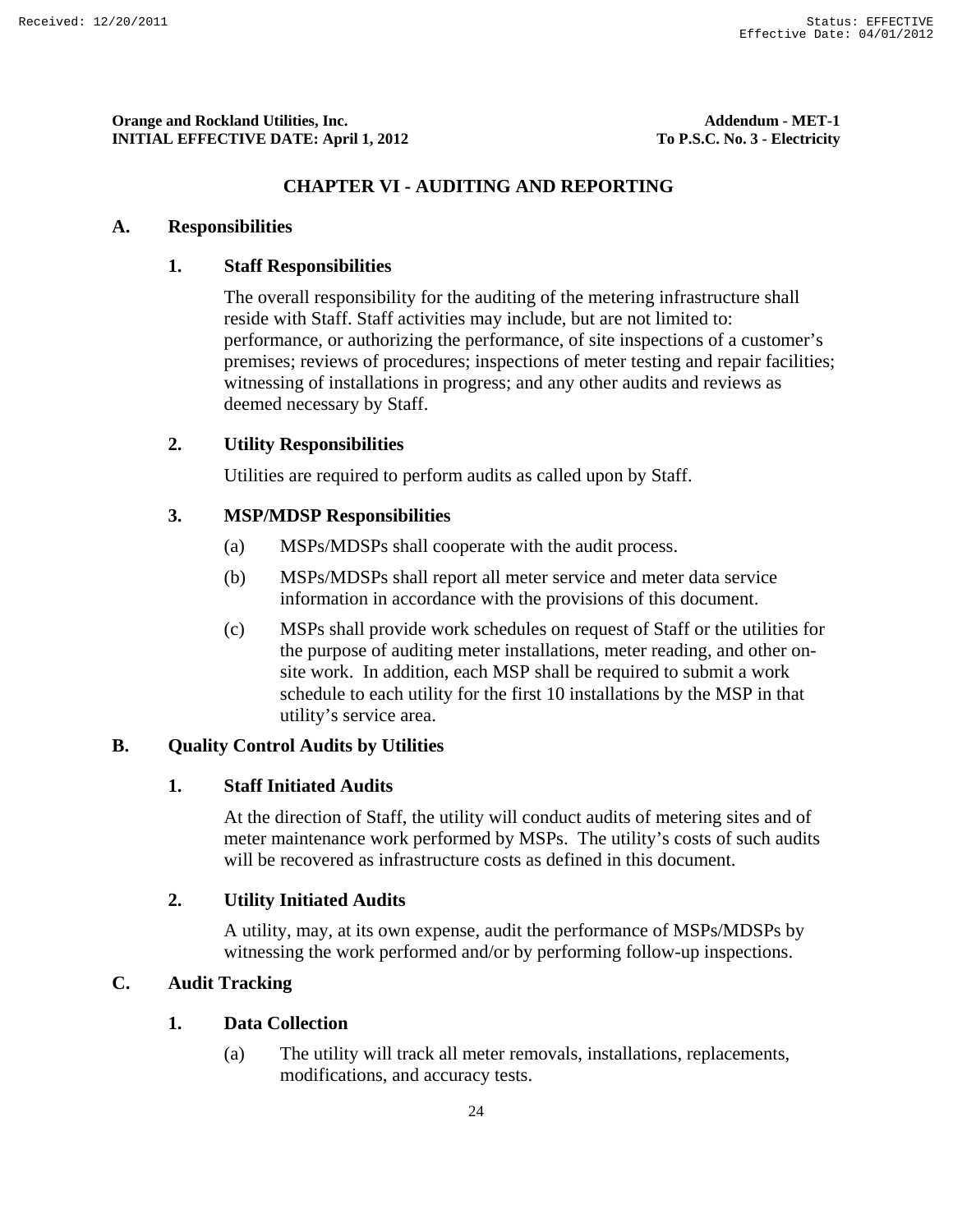- (b) MSPs/MDSPs will provide the utility with data related to all meter removals, installations, replacements, modifications, and accuracy tests within its service territory.
- (c) Data collected as a result of audits or any other field investigations by MSPs, MDSPs, or utilities, regardless of the results, must be forwarded to the utility and the responsible service provider.
- (d) The results of all customer, ESCO or utility requested meter complaint test will be provided to staff. This data will be collected to determine if an indepth review of a meter service provider should be initiated.
- (e) The utility will maintain a Meter and Site Configuration Database that contains the data needed to insure that all Service Delivery Points are metered.
- (f) MSPs, MDSPs, ESCOs, and utilities will take all appropriate steps to ensure that the data collected is available only to authorized parties.

# **2. Reporting**

- (a) A report will be provided to Staff at the conclusion of each audit by any entity conducting such and audit. The report will also be provided to the MSP/MDSP, which was the subject of the audit and other interested parties upon request.
- (b) Each utility shall provide to Staff, on an annual basis, a list of competitively supplied meters attached to its distribution system, identified by meter number, meter type and responsible service provider.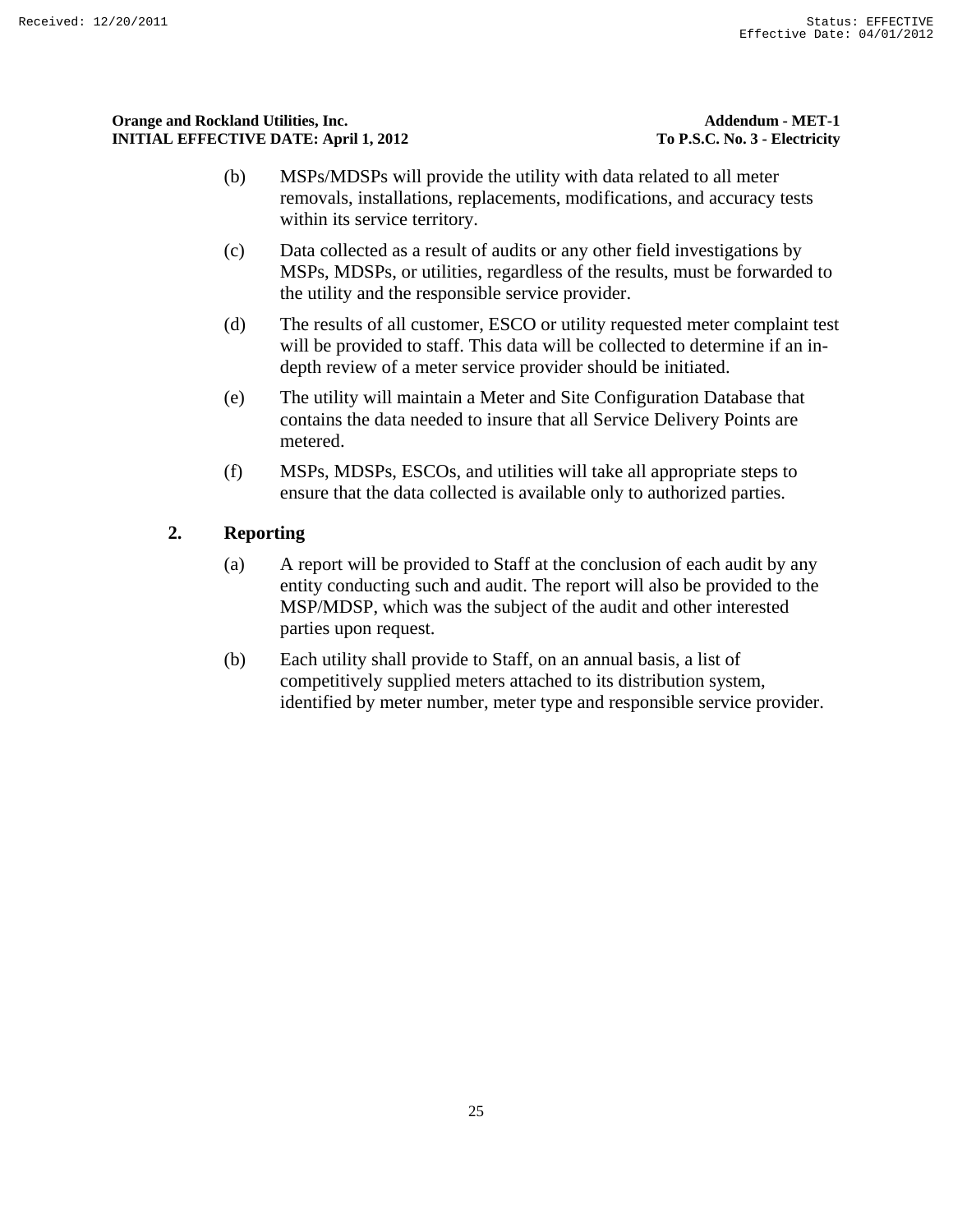## **CHAPTER VII – COST RESPONSIBILITES**

#### **A. General Guidelines**

### **1. Types of Metering Costs**

Costs can be differentiated as either "infrastructure" costs, defined as costs to prepare and set up the processes to implement competitive metering, or "operational" costs, defined as costs incurred to process transactions and individual actions within the competitive metering processes. Infrastructure costs are not directly related to the costs of the individual transactions that will occur within competitive metering, while operational costs are so related.

### **2. General Principles**

- (a) Incremental operational costs incurred by a utility will be recovered from the party(s) that causes the costs and/or obtains the benefit(s) of the competitive metering market.
- (b) Incremental infrastructure costs incurred by a utility that are necessary to create the competitive market will be addressed in the individual utility rate proceedings.
- (c) Except as expressly provided herein, costs incurred by MSPs and MDSPs are recovered through the marketplace.

### **B. Proposed Fee Schedule**

#### **1. Specific Principles**

- (a) The fee amounts shall remain in effect for 24 months, until actual field experience can be obtained. If the actual costs of performing the activities can justify a change in the amounts charged, the Commission shall consider adjustments.
- (b) In an effort to bring uniformity and simplicity to the competitive market, the fees will be used throughout the state.
- (c) Utilities, ESCOs, and MSPs should look to the Uniform Business Practices and current tariff rules for guidance on any fees not discussed in the chart.

| <b>Description of</b><br>Event | <b>Document</b><br>Cite | <b>Party</b><br>Causing $\&$<br><b>Benefits</b> | <b>Party</b><br>Responsible | Staff's<br><b>Proposed</b><br><b>Fees</b> |
|--------------------------------|-------------------------|-------------------------------------------------|-----------------------------|-------------------------------------------|
| <b>MSP</b> requests            | Chapter                 | <b>MSP</b>                                      | <b>MSP</b>                  | $$20$ as in                               |

### **2. Metering Fees Chart**